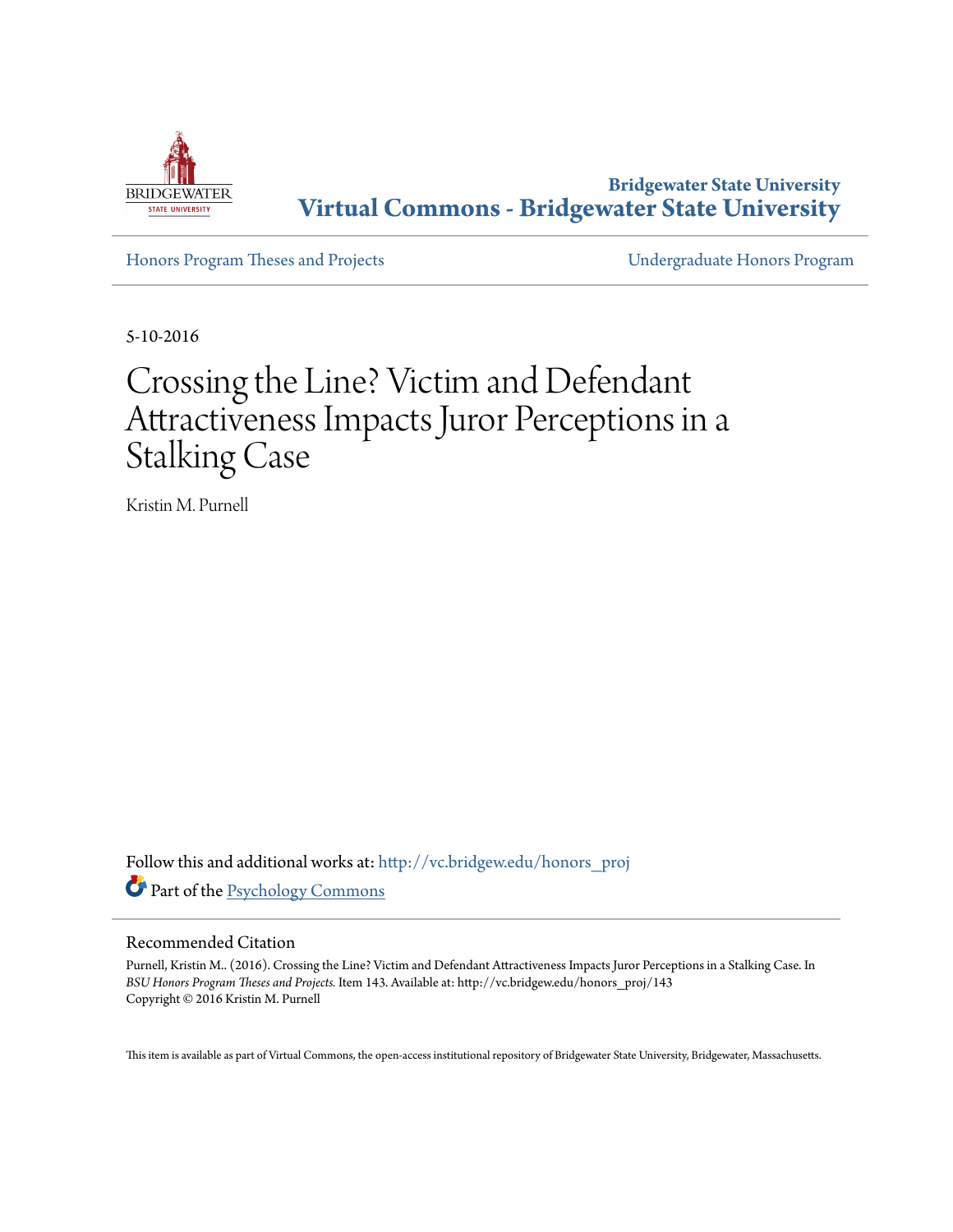Crossing the Line?

Victim and Defendant Attractiveness Impacts Juror Perceptions in a Stalking Case

Kristin M. Purnell

Submitted in Partial Completion of the

Requirements for Commonwealth Honors in Psychology

Bridgewater State University

May 10, 2016

Dr. Nesa E. Wasarhaley, Thesis Director Dr. Jonathan Holmes, Committee Member Dr. Brendan Morse, Committee Member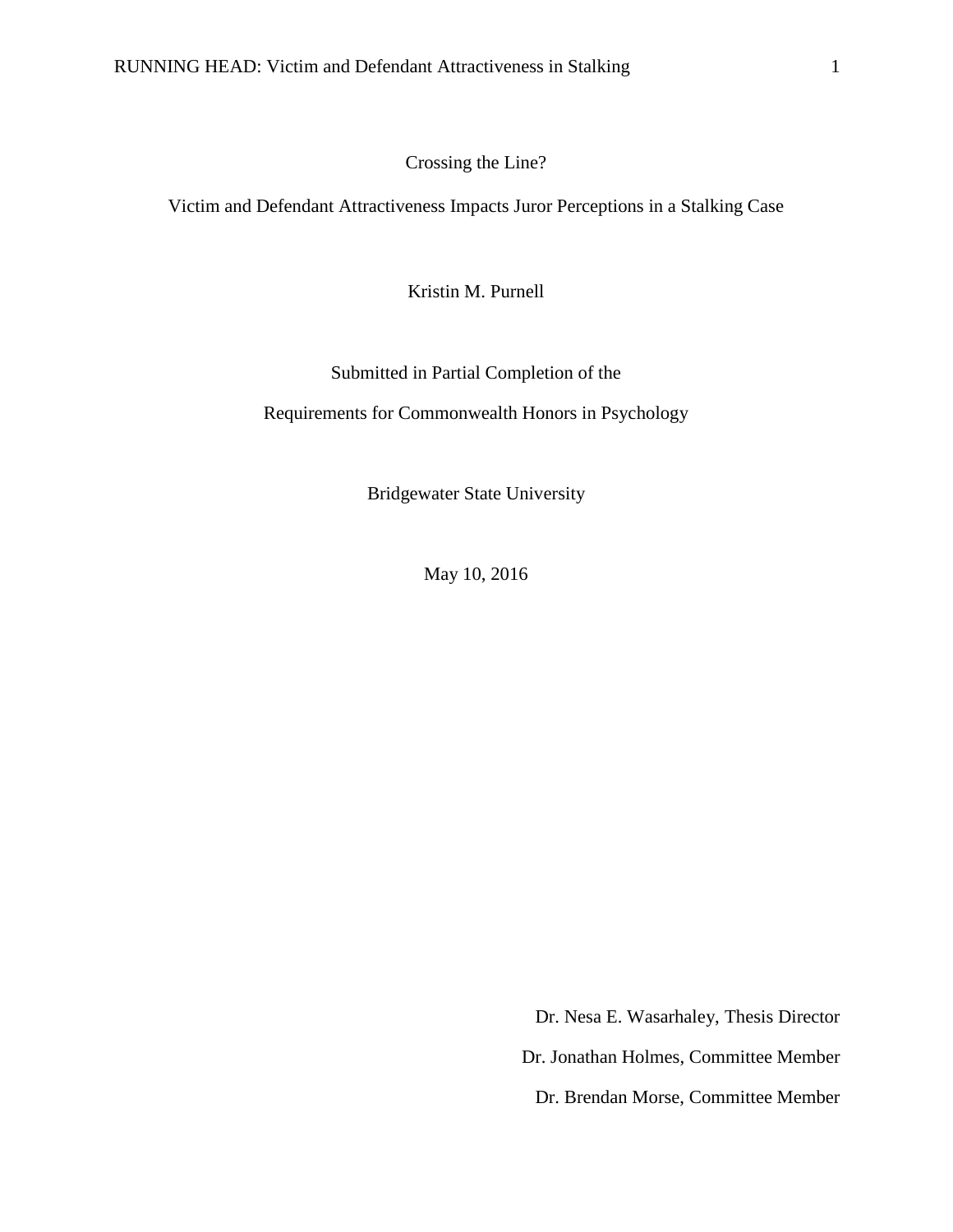# Author Note

Special thanks to Amanda Langley for assisting with coding the reason for verdict data.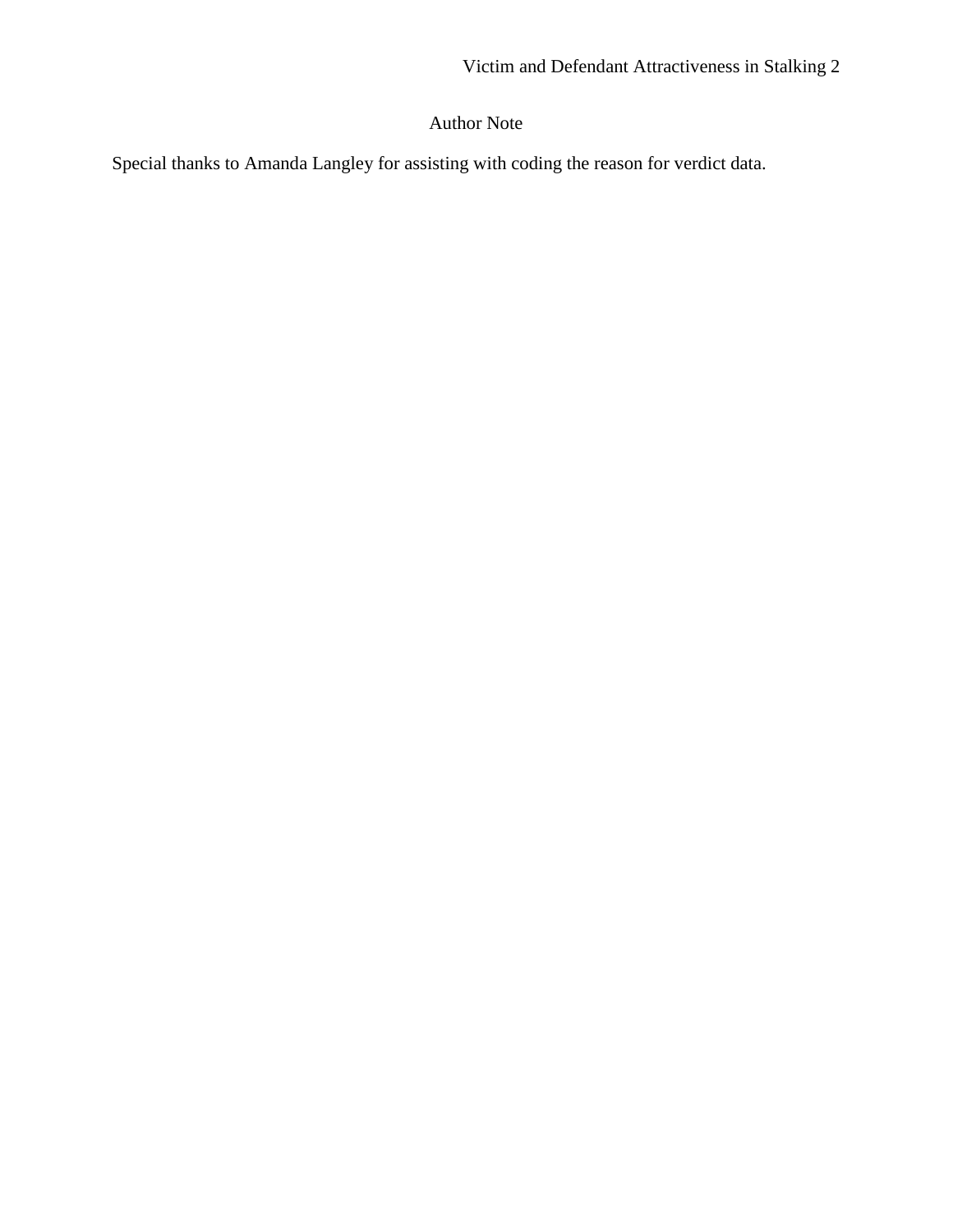# **Abstract**

Stalking cases can often be ambiguous, which makes it difficult for jurors to determine if the defendant crossed the line from romantic courtship to stalking. The present research used a mock juror experiment to assess the effect of victim attractiveness and defendant attractiveness on juror decision-making in a stalking case. Community member participants  $(N = 296)$  read a stalking trial summary in which we manipulated attractiveness of the victim and defendant via images and asked participants to rate perceptions such as credibility, sympathy, and stalking typicality. We found a main effect of defendant attractiveness such that a more attractive defendant led to more pro-defendant ratings (e.g., higher defendant credibility, higher sympathy for the defendant). Also, we found a main effect of victim attractiveness such that a more attractive victim led to more pro-victim ratings (e.g., higher victim credibility, lower victim blame). Further, we also found that women were more anti-defendant than men; women provided lower ratings of defendant credibility, sympathy for the defendant, and romantic courtship typicality. However, the predicted effect of attractiveness on verdict was not supported. Results provide insight into how jurors' perceptions of attractiveness of both the victim and defendant play a role in decision-making in stalking.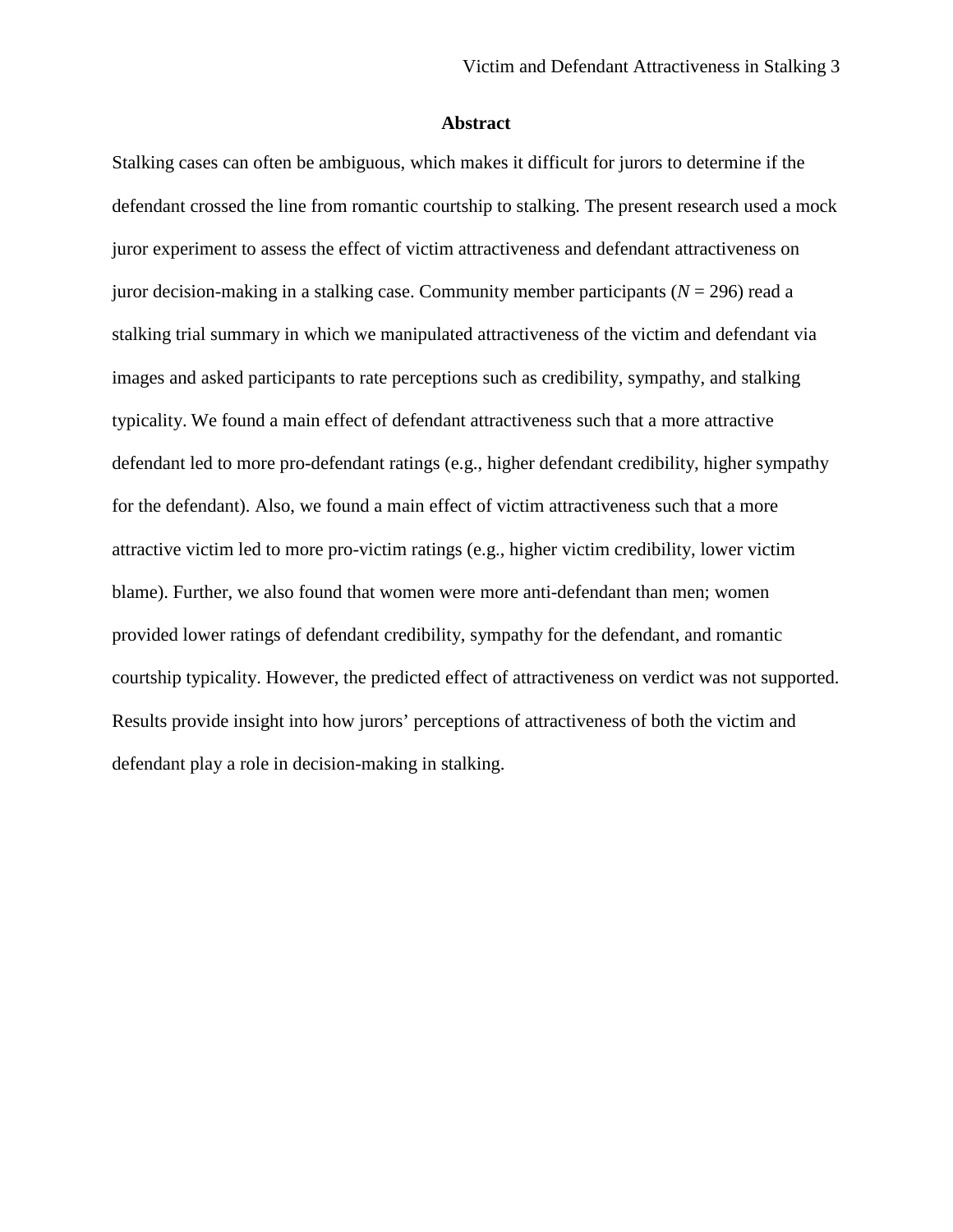#### Crossing the Line?

Victim and Defendant Attractiveness Impacts Juror Perceptions in a Stalking Case Stalking crimes are becoming more prevalent with almost 20 million women stalked each year in the United States, according to The National Intimate Partner and Sexual Violence Survey (Black et al., 2011). According to the U.S. Department of Justice's Office of Justice Programs (1998), based on a sample of 8,000 women, 3% were raped, 19% were physically assaulted, and 10% were stalked in a 12 month span. Although stalking is prevalent, high percentages of stalking perpetrators (85.4% to 93.6%) are not prosecuted, with about a 40% conviction rate for prosecuted cases (Tjaden & Thoennes, 2000). Stalking can happen in many different contexts with regard to the relationship between the victim and defendant, including strangers, acquaintances, and ex-intimate partners.

Stalking research has focused primarily on intimate partner stalking based on its prevalence with more than 10 million victims per year (Centers for Disease Control and Prevention, 2014). In a legal context, this type of stalking can often make it difficult for jurors to determine if the defendant's behavior crossed the line between normal romantic courtship and stalking. Jurors make decisions primarily based on evidence provided in court, but they may use "extra-legal" factors, such as victim gender, defendant gender, and expression of fear, when the situation is ambiguous (e.g. Dennison & Thomson, 2002; Dunlap, Hodell, Golding, & Wasarhaley, 2012; Hills & Taplin, 1998; Phillips, Quirk, Rosenfield, O'Connor, 2004). Stalking cases are often ambiguous because individual behaviors involved in stalking may seem harmless alone, but together the pattern of behaviors over time may be open to interpretation (Ybarra, Langhinrichsen-Rohling, & Mitchell, 2016). In a legal context, stalking is defined based on what behaviors each state chooses to include in its statute and may be classified as a felony or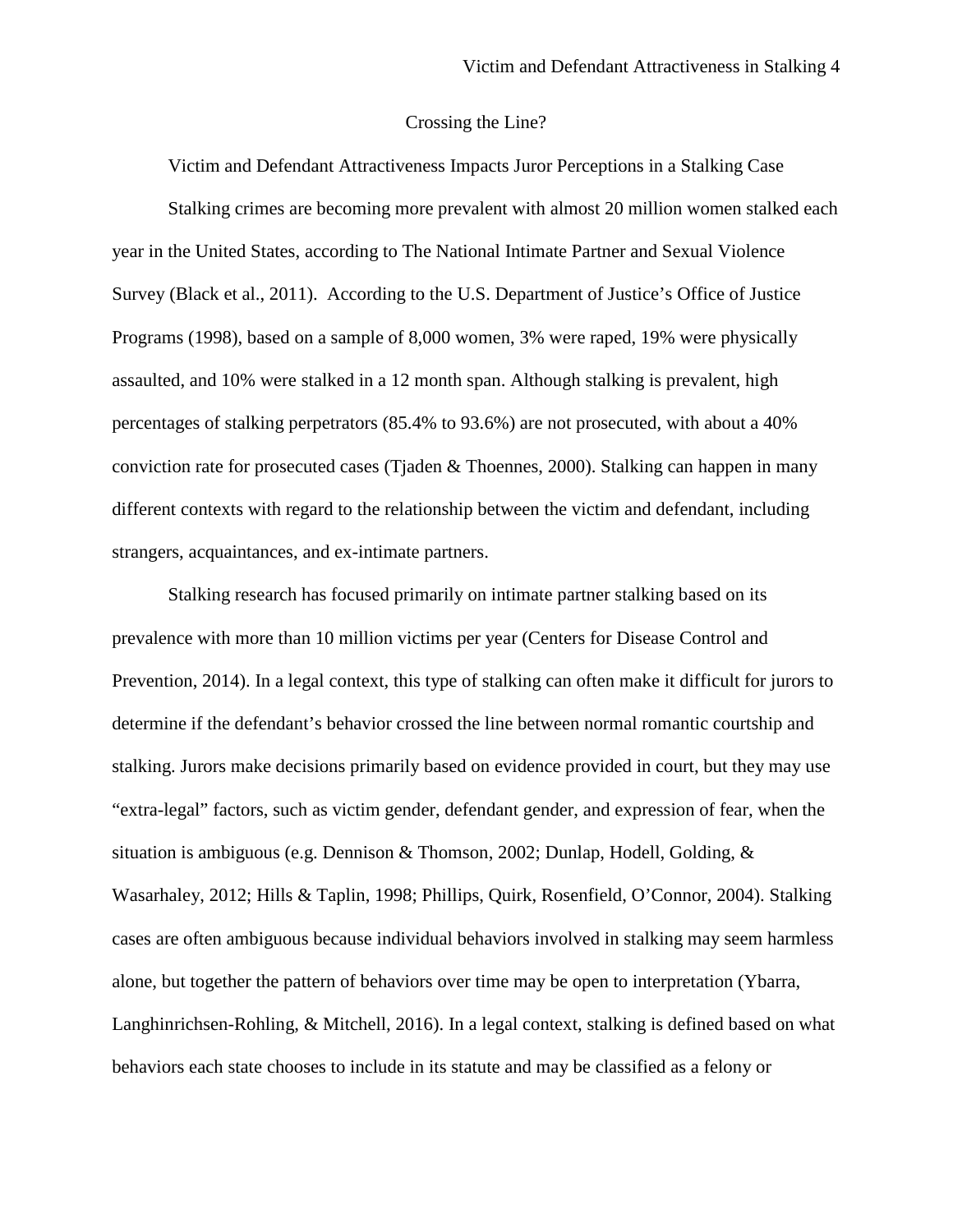misdemeanor. Disagreement in legislation criteria includes the target affected (e.g., victim, family member, companion), proof of an explicit threat, and the level of fear (e.g., frightened, terrorized, fear of injury or death, and emotional distress; The National Center for Victims of Crime, 2012). Stalking is classified in 14 states as a felony upon the first offense, in 35 states as a felony upon the second offense and/or with aggravating factors, and in one state it is always considered a misdemeanor (The National Center for Victims of Crime, 2012). This divergence in stalking legislation contributes to the ambiguity of the behaviors that constitute stalking.

Although research is limited, previous empirical stalking literature has looked at the impact of certain extra-legal factors on verdict decisions in stalking cases. For instance, Dunlap et al. (2012) manipulated the victim's expressed fear using a mock juror method. Participants read a criminal stalking trial summary then determined the verdict and rated the victim and defendant on factors such as believability and sympathy. The researchers found that female participants rendered more guilty verdicts regardless of the manipulated expressed fear. However, male participants' verdicts varied based on victim fear such that the more fear the more guilty verdicts and the lower fear the less guilty verdicts (Dunlap et al., 2012). To better understand the underlying causes of this gender difference in perceptions of stalking, Dunlap and colleagues (2014) studied perceptions of intimate partner stalking with respect to participant gender, acceptance of stalking myths, and gender stereotyping (Dunlap, Lynch, Jewell, Wasarhaley, & Golding, 2014). They found that men more than women believed stalking myths, such as victim blaming and that stalking should be considered as flattering to victims, which minimize stalking. Thus, participants with higher stalking myth acceptance rated the victim as less fearful and the defendant as being less dangerous, which resulted in fewer guilty verdicts. Further, participants higher in gender role stereotyping rated the defendant's intent as less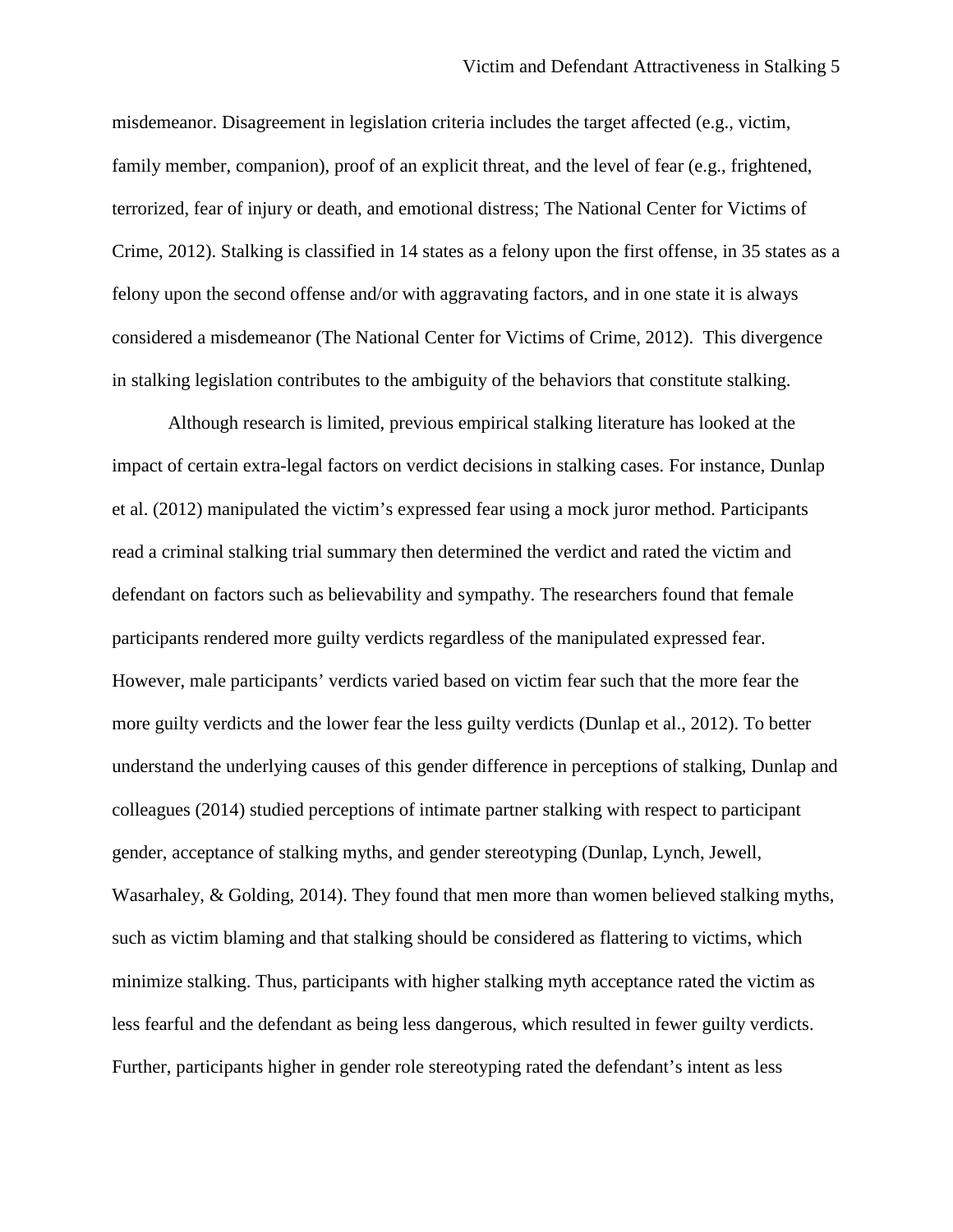dangerous and thus rendered fewer guilty verdicts (Dunlap et al., 2014). Such findings from the previous stalking literature suggest that this serious crime calls for more research to understand juror perceptions of intimate partner stalking and how jurors may rely on extra-legal factors to determine if the case is truly stalking or just a former lover trying to win back his heartthrob. Despite the contributions of previous stalking research to our understanding of the role of victim expressed fear, there are other extra-legal factors researchers have yet to examine. One such factor that may be salient to jurors in the courtroom is the attractiveness of the victim and defendant. Therefore, the present study will examine mock juror perceptions of victim and defendant attractiveness in a stalking case.

Attractiveness can bias perceptions and judgments of others in that people often attribute positive characteristics to attractive individuals (Webster & Driskell, 1983). Research has shown social (Benson, Karabenick, & Lerner, 1976), academic (Ritts, Patterson, & Tubbs, 1992), political (Lewis & Bierly, 1990), occupational (Hosoda, Stone-Romero, & Coats, 2003), and economic (Loh, 1993) advantages for attractive individuals. Eagly et al. (1991) completed a meta-analytic review of attractiveness and discovered that people attribute positive personality traits and life outcomes to attractive individuals (Eagly, Ashmore, Makhijani, & Longo, 1991). The researchers found that attractiveness had a moderate effect on perceptions of social competence in terms of sociability, popularity, and other attributes (Eagly et al., 1991). Jackson et al.'s (1995) meta-analytic review found that participants perceived attractive individuals as more intellectually competent than unattractive individuals (Jackson, Hunter, and Hodge, 1995). This attractiveness bias has also been associated with advantages in legal proceedings. Castellow, Wuensch, and Moore (1990) examined physical attractiveness of a plaintiff and defendant in a sexual harassment case. They found that participants decided in favor of an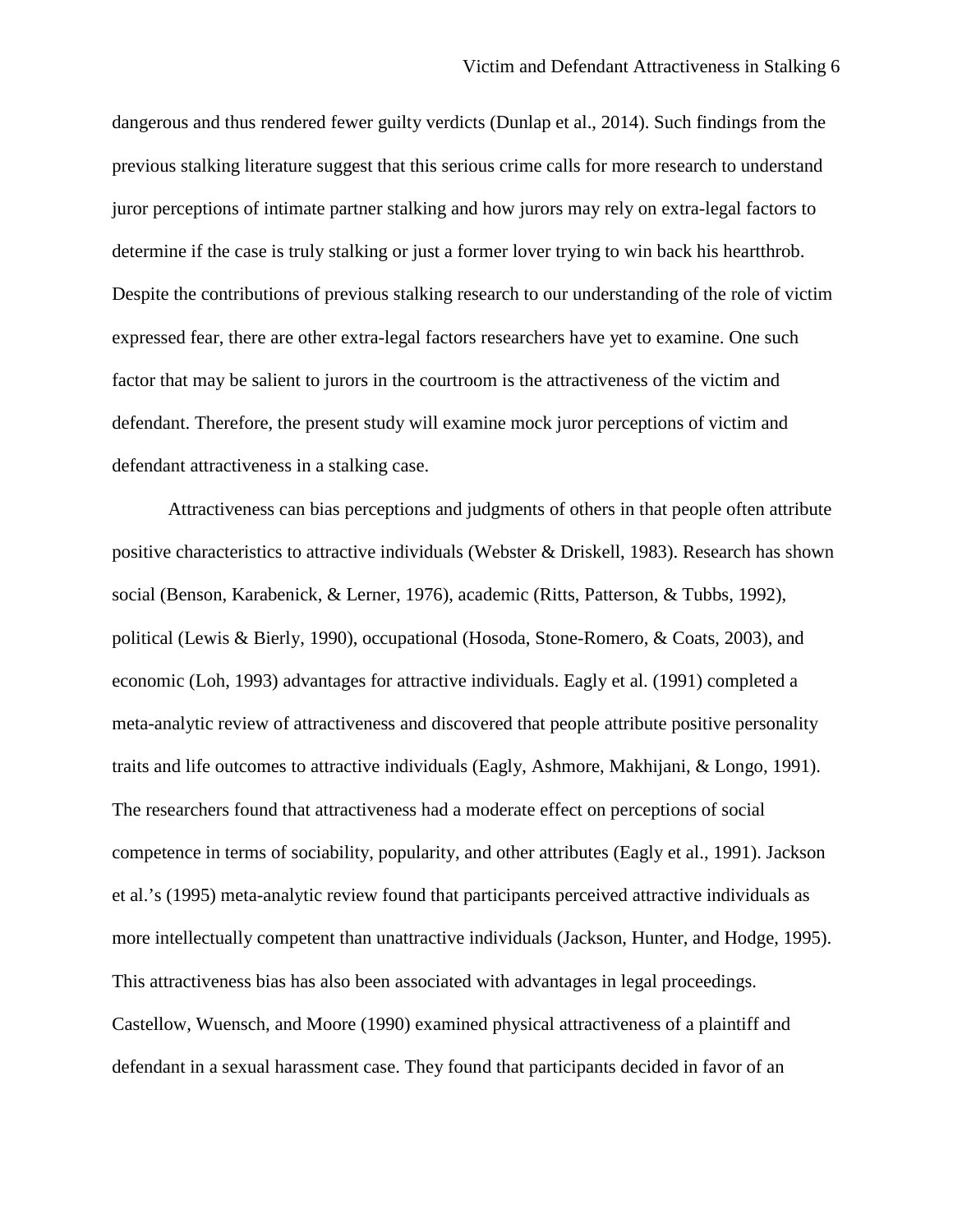attractive plaintiff/victim when paired with an unattractive defendant and decided in favor of an attractive defendant when paired with an unattractive plaintiff/victim. Further, men and women rated the attractive defendant with more positive personal characteristics than the unattractive defendant. The results of this study indicated that the attractiveness bias can include leniency in court for attractive defendants (Castellow et al., 1990). Moreover, a meta-analysis showed mock jurors' perceived physically attractive defendants as less guilty compared to plain-looking defendants across a variety of crimes (Mazzella & Feingold, 1994). These findings support that an attractiveness bias places advantages and positive characteristics on attractive individuals, which could affect perceptions of a stalking case. The extensive support for this phenomenon made it relevant to look at in a stalking mock juror decision-making scenario.

In addition to its effect on general guilt in court, attractiveness is particularly relevant to examine in a stalking context because attractiveness may also serve as an indicator of realistic romantic courtship (Taylor, Fiore, Mendelsohn, & Cheshire, 2011; White, 1980). Perceptions of romantic courtship have been linked with levels of attractiveness based on the matching hypothesis. The matching hypothesis explains that generally people tend to match their mate on attractiveness, which in turn determines how interested the mate is in reciprocating attraction (Bersheid, Dion, Walster, & Walster, 1971). The matching hypothesis has gained support with various studies researching how attractiveness and social desirability play such a large role in mate selection. White (1980) studied attractiveness of couples ranging from casually dating, seriously dating, cohabiting, and engaged/married. He found that similar attractiveness was positively correlated with the progress of a relationship for less serious relationships. Further, matching mattered in earlier stages of dating because partners were more likely to break up if their attractiveness levels were different. He also found that for more serious relationships,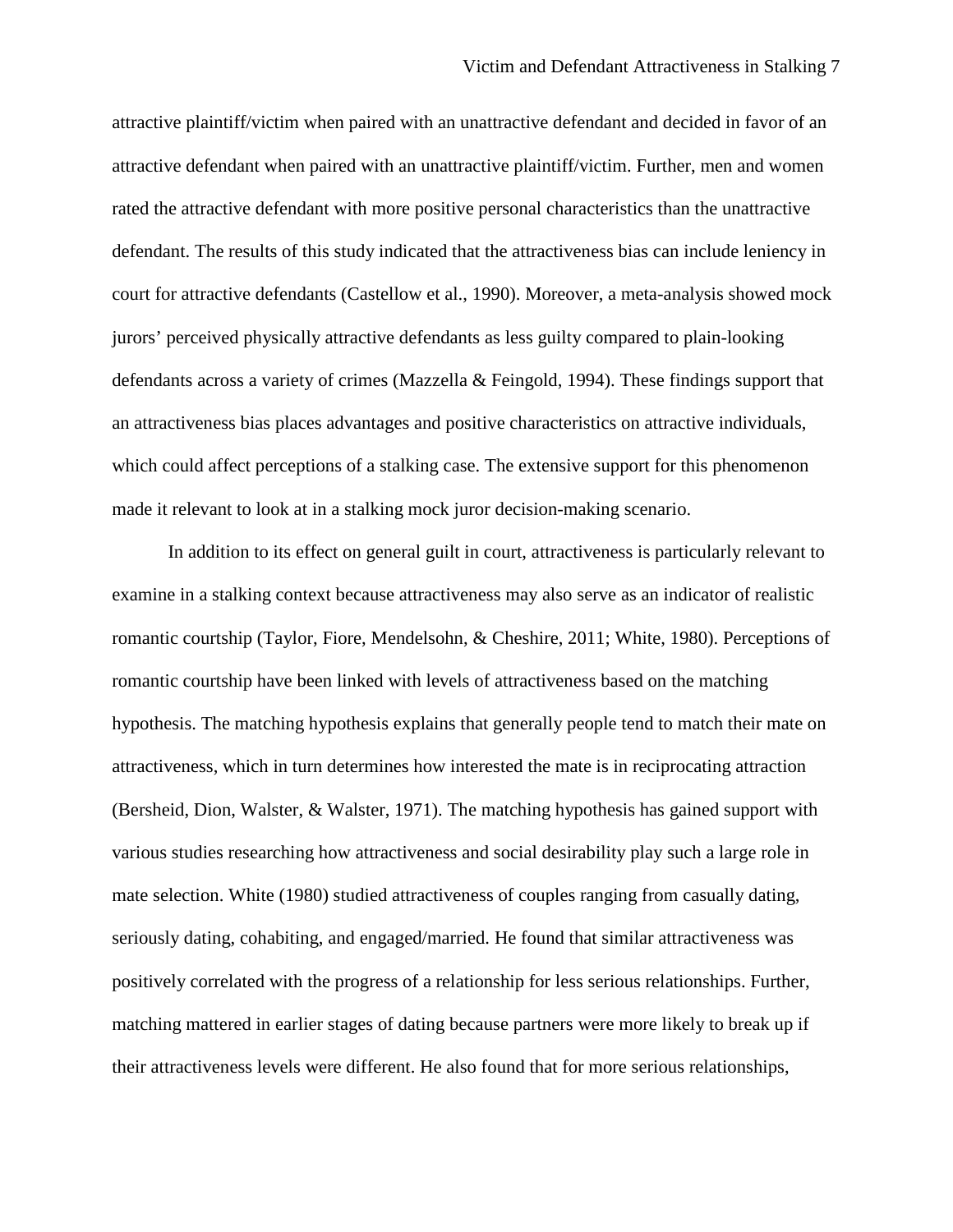physical attractiveness levels were similar and therefore those more successful relationships matched with regard to attractiveness (White, 1980). Further support for this hypothesis was provided by Taylor et al.'s (2011) study, which examined the matching hypothesis using online dating profiles. The researchers studied the physical attractiveness of partners via activity logs on the site, which recorded who was communicating with each other. They found that people received the most responses from potential dating partners that matched their attractiveness (Taylor et al., 2011, Experiment 2). Based on the matching hypothesis, mock jurors in a stalking case may rely on how the victim's attractiveness matches with the defendant's attractiveness to determine if the defendant's behavior is realistic courtship or stalking.

In sum, stalking is a prevalent and serious crime, but jurors may face difficulty in determining verdict based on the uncertainty of how to interpret the defendant's behavior: romantic courtship or stalking. This uncertainty may cause jurors to rely on extra-legal factors in decision-making. According to the attractiveness bias, jurors may be more inclined to side with an attractive defendant, as evidenced in prior mock juror studies. According to the matching hypothesis, jurors may look at how the victim and defendant match on attractiveness to determine if the defendant's behavior is realistically courtship. The present study will therefore apply these social psychological concepts and extend previous research by examining attractiveness, a yet unexamined extra-legal factor, in a stalking context.

In the present study we examined how victim and defendant attractiveness predicted perceptions of a stalking case using a mock juror method. Specifically, we studied how victim attractiveness (high/low), defendant attractiveness (high/low), and participant gender (male/ female) affected juror perceptions of the victim and defendant, such as credibility and blame, and verdict judgments. We tested three primary hypotheses based on previous research: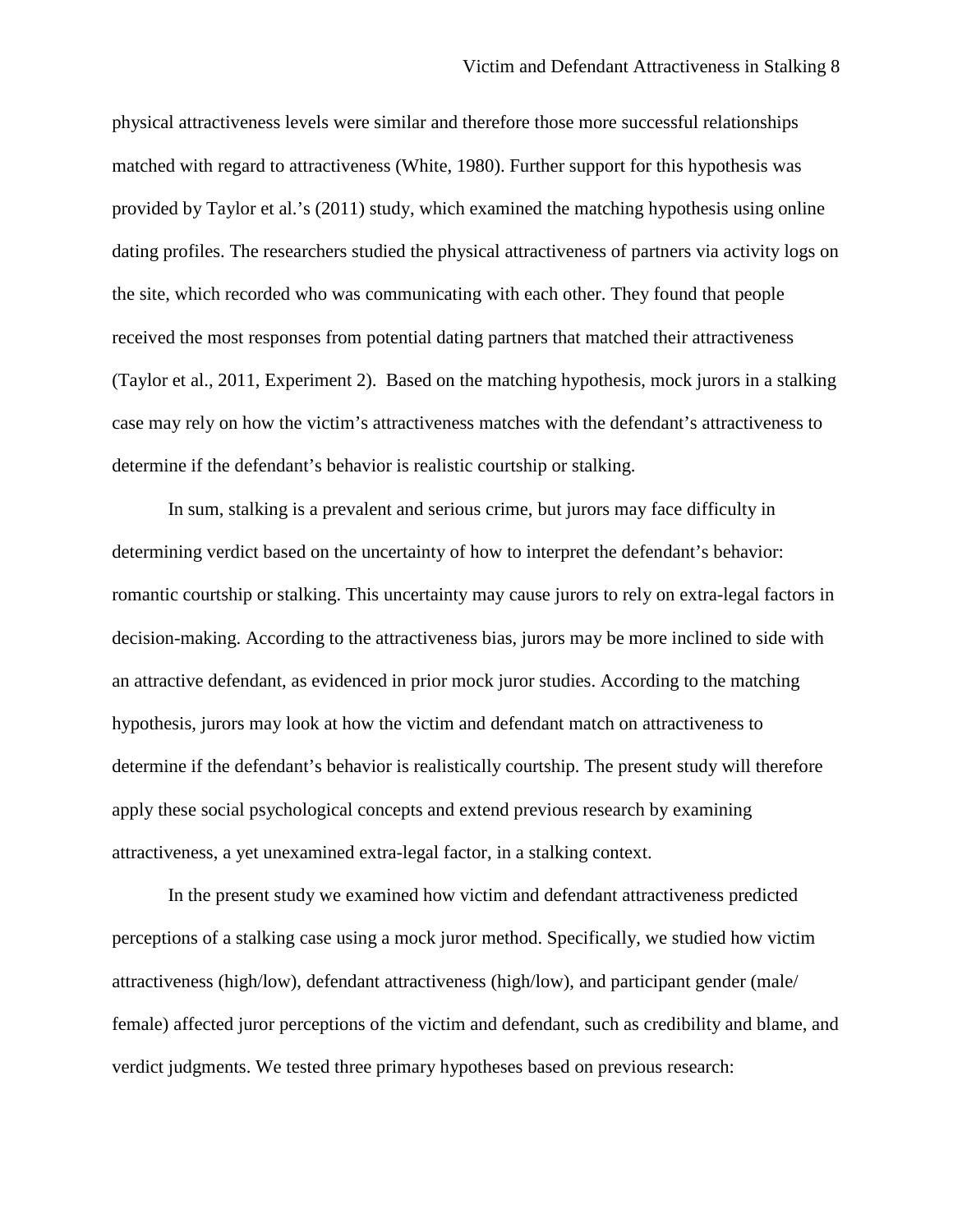*H1a.* We predicted that there would be a main effect of defendant attractiveness, such that when a defendant was attractive participants would render fewer guilty verdicts and have more pro-defendant judgments, in comparison to an unattractive defendant. Additionally, with an attractive defendant, participants would rate the scenario as more typical of romantic courtship and less typical of stalking. This hypothesis was consistent with the findings based on leniency for attractive individuals in court (Castellow et al., 1990; Mazzella & Feingold, 1994).

*H1b*. We predicted that there would be a main effect of victim attractiveness, such that when a victim was attractive participants would side more with the victim and therefore render more guilty verdicts and have more pro-victim judgments. This hypothesis was consistent with the findings on the attractiveness bias (Castellow et al., 1990).

*H2*. We predicted an interaction such that the effect of the defendant's attractiveness would depend on the victim's attractiveness (see Figure 1). Specifically, we expected that an attractive victim and unattractive defendant would produce more guilty verdicts compared to all other conditions. We predicted this finding because the victim and defendant's attractiveness did not match and therefore it may not seem realistic that an unattractive male would pursue an attractive woman for romantic courtship. Therefore, participants in this condition would also rate the scenario as less typical of romantic courtship and more typical of stalking compared to the other conditions. In the conditions in which victim and defendant attractiveness levels matched (e.g., attractive victim and attractive defendant, unattractive victim and unattractive defendant), we predicted that there would be the least amount of guilty verdicts. This hypothesis is consistent with the matching hypothesis such that people are more likely to engage in a successful relationship with someone equally attractive and therefore mock jurors would consider equal attractiveness as normal romantic courtship and not stalking (Taylor et al., 2011; White 1980).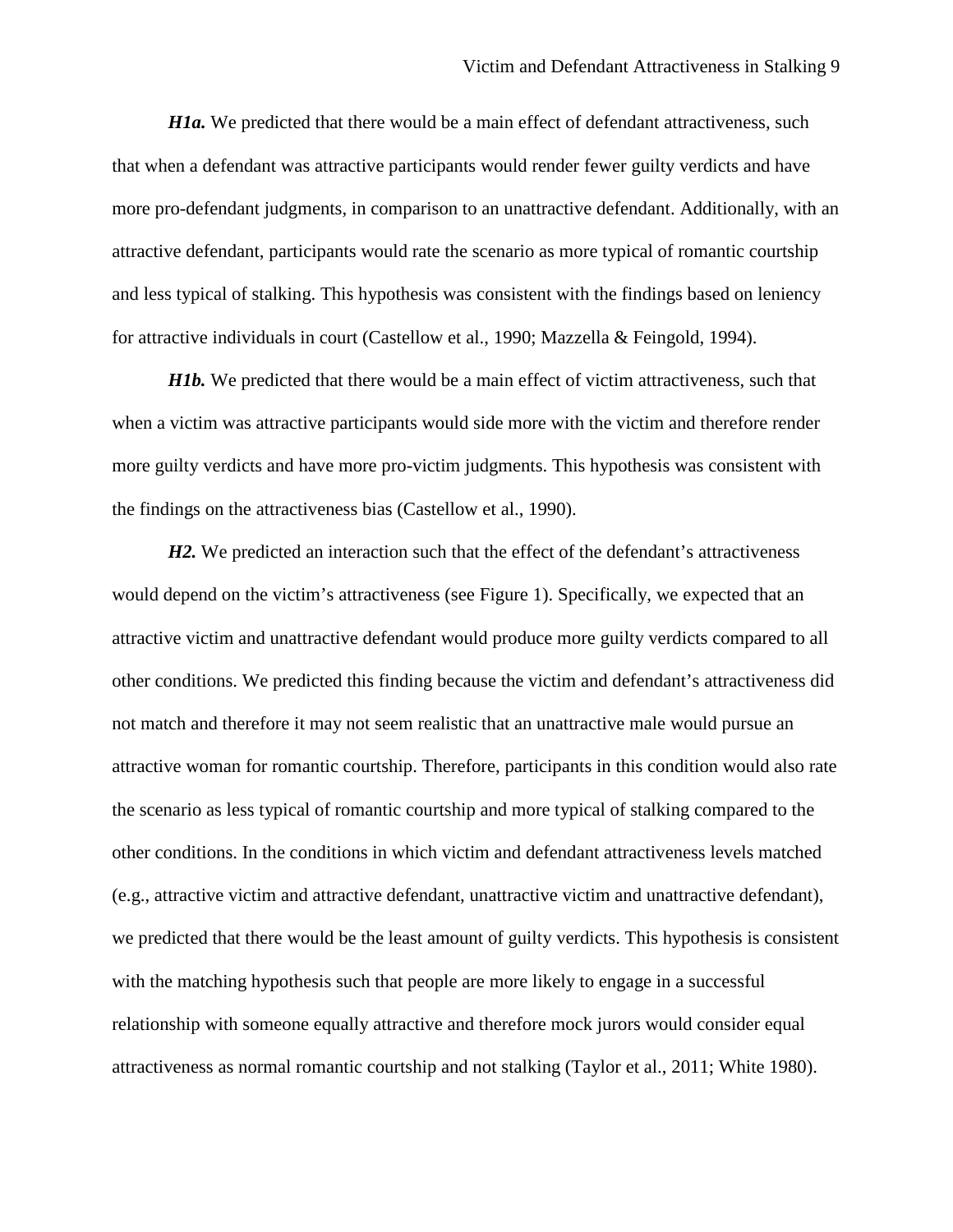Finally, the condition with an unattractive victim and attractive defendant would result in more guilty verdicts compared to the attractive matched condition and the unattractive matched condition but fewer guilty verdicts compared to the other mismatched condition (attractive victim, unattractive defendant). Based on the matching hypothesis, the unattractive victim, attractive defendant condition would be seen as less realistic of courtship compared to the matched conditions, but due to the attractiveness bias participants would be more favorable toward an attractive defendant compared to the other mismatched condition.

*H3.* We predicted that there would be a main effect of participant gender such that female participants would render more pro-victim judgments than male participants (e.g., victim credibility, guilty verdicts). We expected to replicate the robust participant gender differences shown in the stalking perception literature (Dunlap et al, 2012; Dunlap et al., 2014), and the victimization literature more broadly (e.g., Hodell, Dunlap, Wasarhaley, & Golding, 2012; Lynch, Wasarhaley, Golding, & Simcic, 2013) in the present study. Furthermore, across all conditions, we expected that women would view the defendant's behavior as less likely of romantic courtship and more typical of stalking compared to men.

# **Method**

#### **Participants**

Three hundred and sixty four community members recruited via Mechanical Turk (MTurk; Buhrmester, Kwang, & Gosling, 2011) participated in this study. All were U.S. citizens, at least 18 years old, and jury-eligible. We excluded the data of 68 participants based on the following criteria: exiting the study prior to the trial (29), not completing the manipulation check questions (28), and indicating previous exposure to either the victim image, defendant image, and/or the trial content (11). The final sample included 296 participants. The participants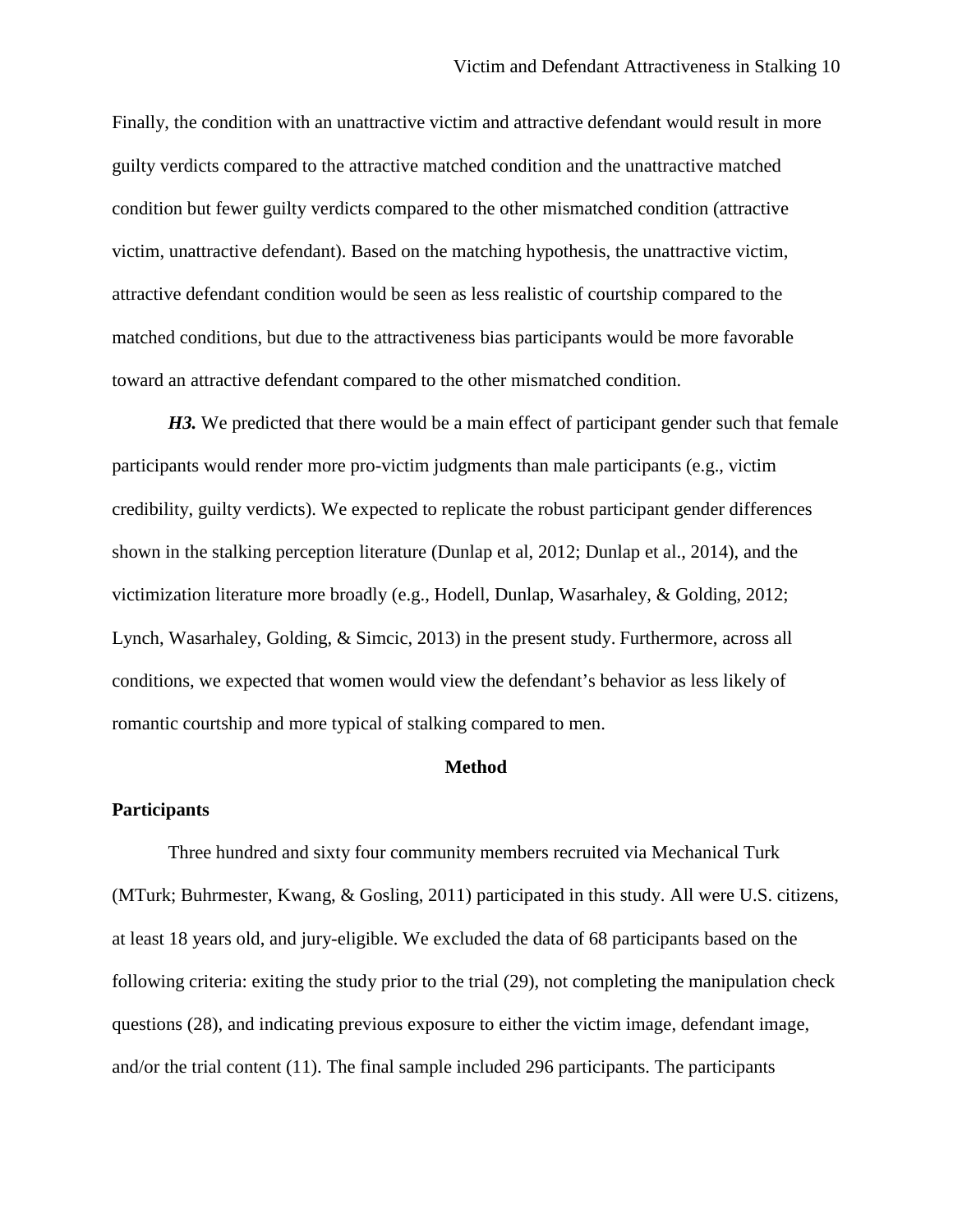consisted of 111 males and 185 females. Participants self-identified as Asian or Pacific Islanders (7%), Black or African American (8%), Hispanic or Latino (6%), Native American (2%), White (80%), and other (1%). The age of the participants ranged from 19-86 years ( $M = 38.48$ ,  $SD =$ 12.65). Also, 21% of participants served as jurors previously, and none on a stalking trial.

#### **Design**

The study was a 2 (Victim Attractiveness) x 2 (Defendant Attractiveness) x 2 (Participant Gender) between-participants design. The study randomly assigned participants to 4 conditions: attractive victim and attractive defendant, attractive victim and unattractive defendant, unattractive victim and attractive defendant, and unattractive victim and unattractive defendant.

# **Materials**

**Criminal trial summary.** Participants were presented a 2,471 word trial summary of stalking in the second-degree (Dunlap et al., 2014). The description of the trial indicated that the State charged the defendant with Stalking in the Second-Degree, a Class A Misdemeanor. We chose to use the misdemeanor charge presented in prior research rather than a felony charge to reduce the potential for the participants not rendering a guilty verdict if the charge was too severe. The State provided evidence that the defendant intentionally and repeatedly engaged in behaviors that would cause a reasonable person in the victim's circumstances to fear for her safety or suffer emotional distress. The criminal trial summary described the victim's exboyfriend, the defendant, who allegedly stalked her for approximately 6 months. At the time of the alleged stalking the victim and the defendant were 20 year-old college sophomores. This trial included the prosecution's case, defense's case, and judge's instructions. The prosecution's case provided testimony from the victim and victim's roommate. The defense's case provided the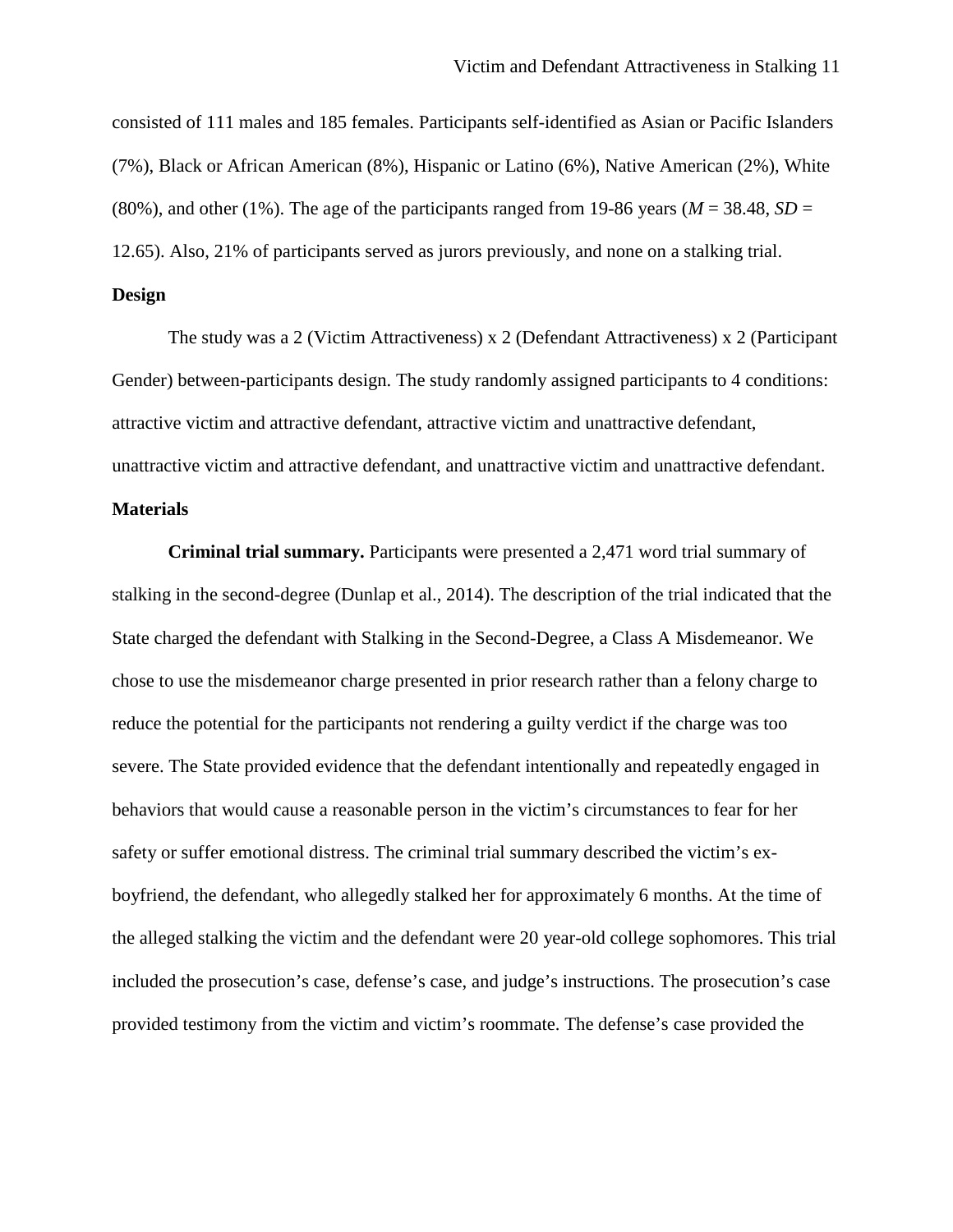testimony from the defendant and the defendant's roommate. Cross-examination occurred for both the prosecution's witnesses and the defense's witnesses.

After participants read each section of the trial summary, we added comprehension questions that asked about the content of the criminal trial summary. If participants got the question wrong they were prompted with specific directions to read all content carefully. These questions consisted of basic content check such as "what is the relationship between the defendant (Michael Jones) and the alleged victim (Jessica Klein)." The questions were multiplechoice with three answers to choose from (e.g., the above question had "a. teacher and student, b. ex-boyfriend and ex-girlfriend, c. strangers"). These questions were used to ensure the researcher that participants were reading the trial summary.

Once the participants read the trial summary and answered the content check questions they were directed to read the judge's specific instructions that presented the statute (*Kentucky Revised Statutes* 508.150, 2002). Specifically, the judge's instructions asked jurors to:

"…find the defendant guilty of Second-Degree Stalking (a Class A Misdemeanor) if, and only if, they believe from the evidence beyond a reasonable doubt all of the following: (1) the defendant purposely engaged in a course of conduct directed at Ms. Klein and (2) that he knew or should have known that his course of conduct would cause a 'reasonable person in the victim's circumstances' to fear for her safety or the safety of a third person or (3) suffer other emotional distress (significant mental suffering)."

**Images.** We used images of both unattractive and attractive men and women to depict both the victim and defendant in order to manipulate each condition. Each time the victim or defendant was mentioned the respective images were presented within the trial summary. The images were pre-rated on attractiveness by a separate pilot sample using a ten-point scale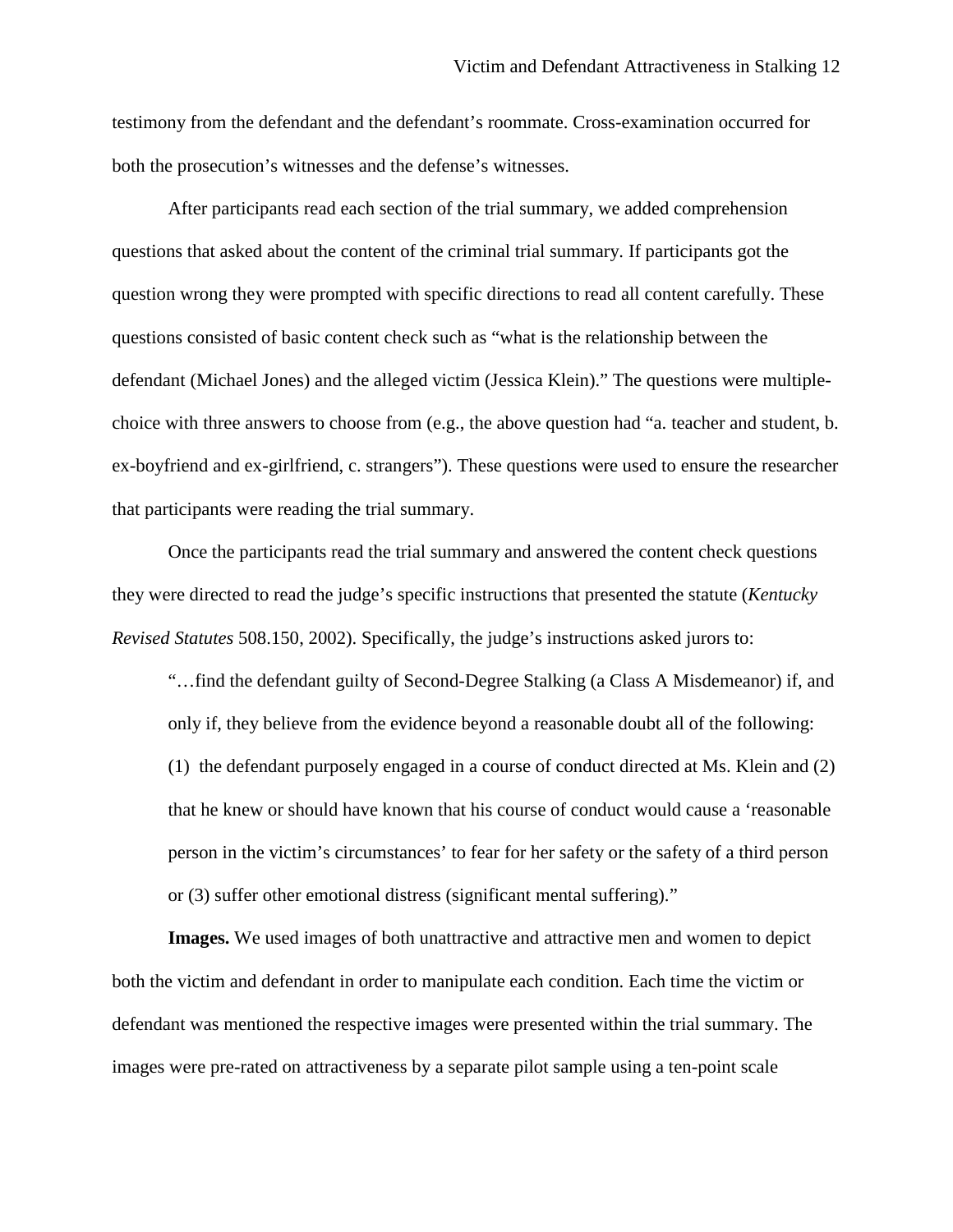(Lynch, 2014). Participants in the pilot sample ( $N = 46$ ) rated the high attractive male ( $M = 4.76$ ,  $SD = 1.72$ ) as more attractive than the low attractive male ( $M = 2.91$ ,  $SD = 1.47$ ),  $t(45) = 8.33$ , *p*  $< .001$ . The pilot sample also rated the high attractive female ( $M = 5.13$ ,  $SD = 1.64$ ) as more attractive than the low attractive female  $(M = 3.74, SD = 1.63)$ ,  $t(45) = 5.49$ ,  $p < .001$ .

**Trial questionnaire.** The 48-item questionnaire asked participants to rate various aspects of the trial on 7-point scales with specific endpoints (see Appendix A). We asked participants to render a verdict (*guilty* or *not guilty*), rate how confident they were in the verdict (1= *not at all*, 7 = *completely*), rate the guilt of the defendant (1= *not guilty at all*, 7 = *completely guilty*), and explain their reasoning for the verdict (open-ended). Following, participants rated how credible, honest, and believable they viewed the victim and defendant, how much blame they assigned, and how responsible the victim and defendant were (1= *not at all*, 7 = *completely*). They also rated how much sympathy and anger they had towards the victim and defendant  $(1 = none, 7 = a$ *lot*). Then participants rated how typical the victim, defendant, and scenario were of stalking, how typical the scenario was of romantic courtship, and how typical the defendant's behaviors were of romantic courtship (1= *not at all*, 7 = *very much*). Next, we included manipulation check questions, where participants were asked to rate how attractive they found the victim and defendant (1= *not at all*, 7 = *extremely attractive*). Then, they rated several items that asked how reasonable was the victim's emotional distress, victim's fear, victim's annoyance, and for the victim to feel flattered (1= *not reasonable*, 7 = *completely reasonable*). They were also asked questions relating to if the defendant should have known he was causing the victim reasonable emotional distress, how much emotional distress he intended to cause, how much she feared for her safety, and how much fear he intended to cause (1= *no way to have known/ emotional distress / fear*, 7 = *absolutely should have known/ extreme emotional distress/ extreme fear*).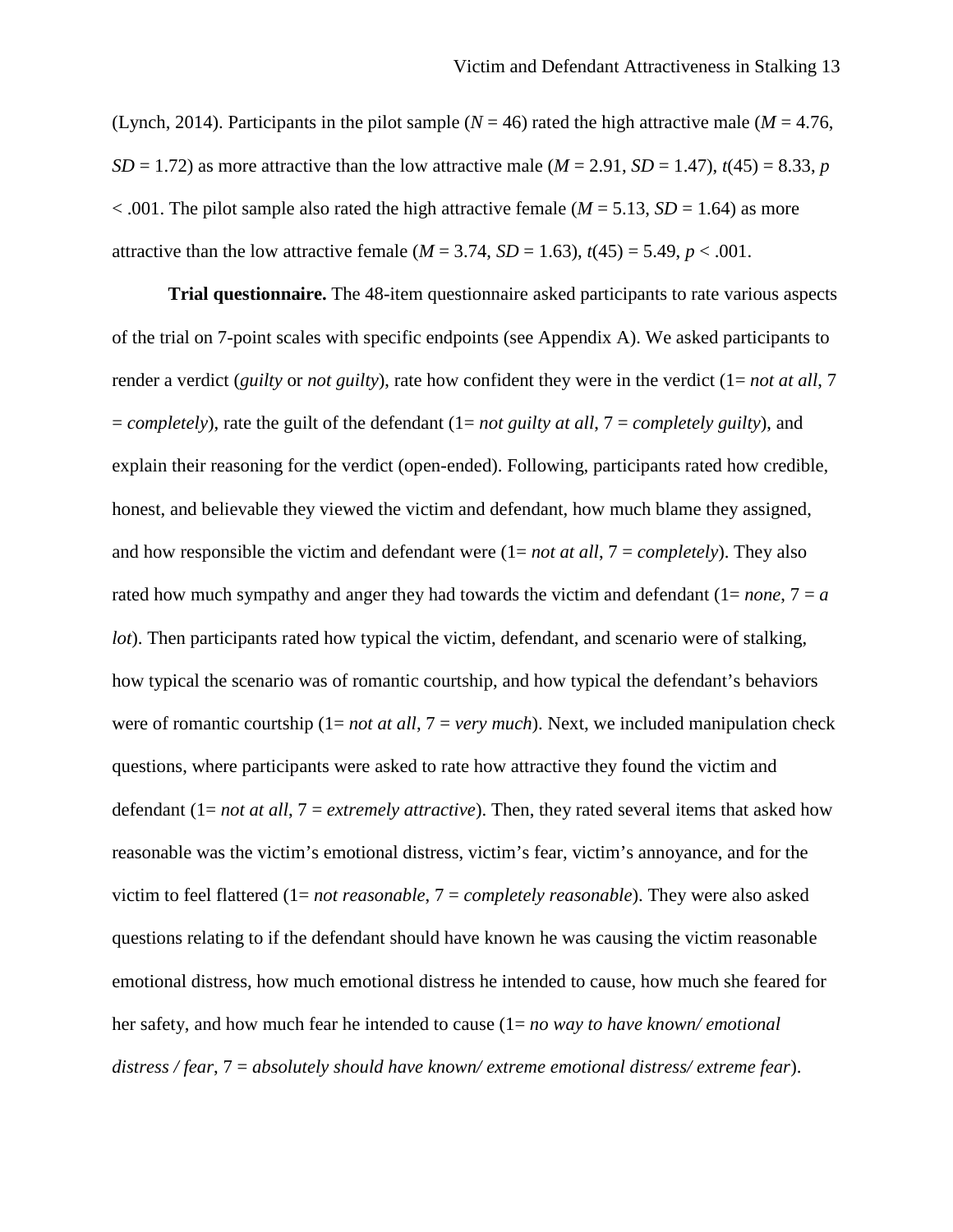Further, they were asked if the defendant should have known he was causing her reasonable emotional distress, fear, and flattery, how annoyed and how flattered she was (1= *not reasonable/ annoyed/ flattered*, 7 = *completely reasonable/ extremely annoyed/ extremely flattered*). Further, they rated how credible the victim's roommate was  $(1 = not at all, 7 =$ *completely*). Lastly, we included additional manipulation check questions, which asked participants what the alleged victim's gender was (male or female) and what crime was the defendant charged with (open-ended).

#### **Procedure**

Participants signed up for this study via MTurk. They were then directed to Qualtrics to complete the study online. The study consisted of an electronic informed consent form, demographic questions, instructions, the criminal trial summary, and the trial questionnaire. Participants completed the electronic informed consent form where answering "yes" continued the study on Qualtrics and "no" exited participants from the survey. Those that consented then answered demographic questions. The questions asked participants to identify the following: if they were a U.S. citizen, their gender, ethnicity, age, and prior jury experience. The study then instructed all participants to assume the role of a juror. Then each participant read the criminal trial summary, which presented one of the four attractiveness conditions (randomly assigned). After reading the trial summary they were directed to the trial questionnaire to rate items based on the stalking trial. Lastly, they were thanked for their participation. A copy of the informed consent form was provided for them to download as well as a statement debriefing them on the study. The study took an average of 21.24 minutes to complete.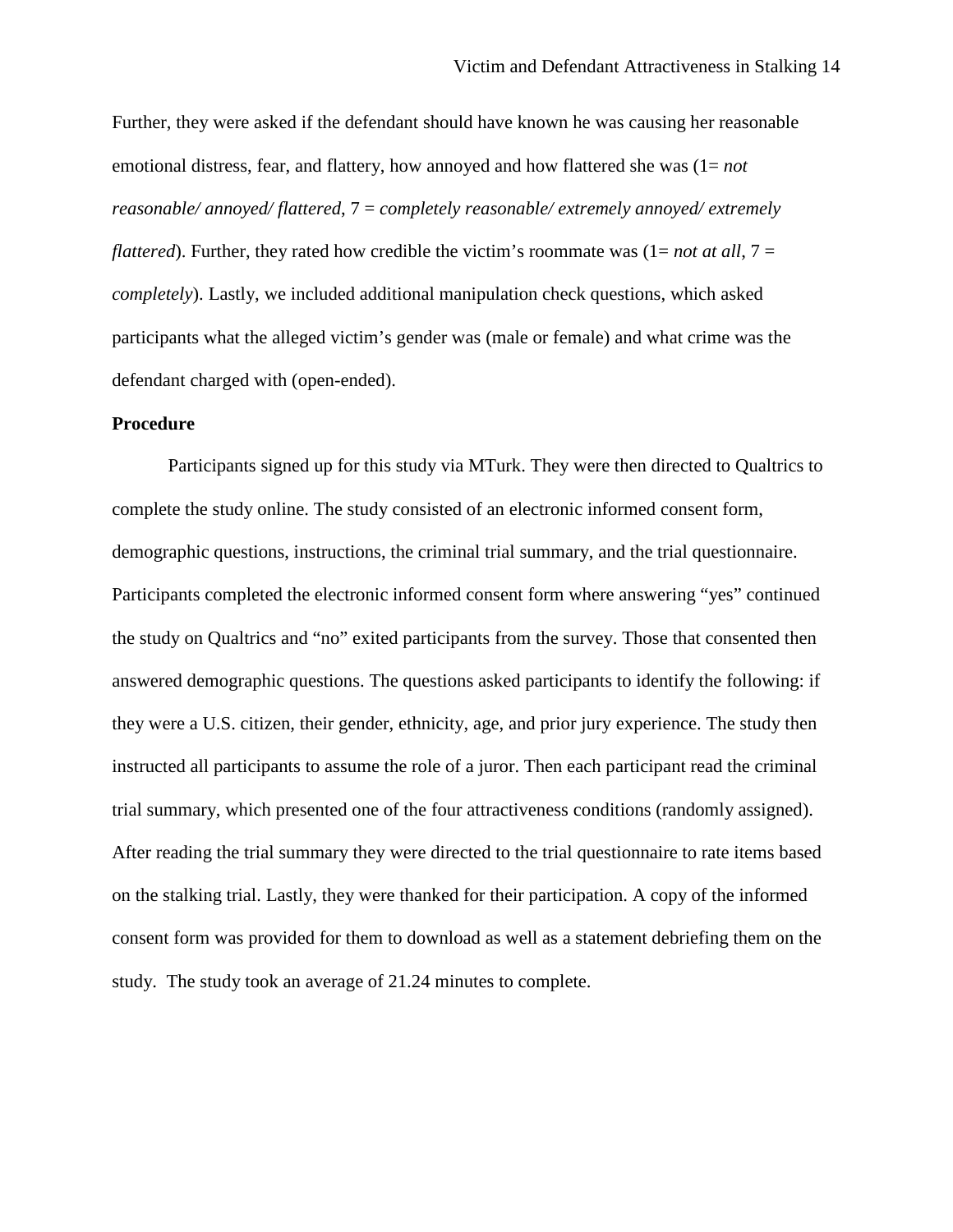#### **Results**

Before analyzing the data, we created subscales for the rating variables regarding the victim, defendant, and defendant's behaviors (e.g., Golding, Lynch, & Wasarhaley, 2015). We only focused on the rating variables that had theoretical relevance to our hypotheses and used a Cronbach's α level of .70 as the minimum value for an acceptable scale (Lance, Butts, & Michels, 2006). We created the victim credibility subscale by averaging the ratings for victim credibility, honesty, and believability (Cronbach's  $\alpha$  = .95) and the defendant credibility subscale by averaging the ratings for defendant credibility, honesty, and believability (Cronbach's  $\alpha$  = .94). The victim blame subscale was created by averaging the ratings for victim blame and responsibility (Cronbach's  $\alpha$  = .88), and the defendant blame subscale by averaging the ratings for defendant blame and responsibility (Cronbach's  $\alpha$  = .86). We created the romantic courtship typicality subscale by averaging the responses from questions relating to typicality of the defendant's behavior and typicality of the scenario to romantic courtship (Cronbach's  $\alpha = .77$ ). The variables we examined as single item predictors were victim and defendant sympathy and anger and stalking scenario typicality. See Table 1 for means and standard deviations, and Table 2 for correlations between all primary dependent variables.

For the primary analyses, we ran a hierarchical logistic regression with dichotomous verdict as the dependent variable. We controlled for participant gender in Step 1 and included the main effects of victim and defendant attractiveness in Step 2. Step 3 contained the two-way interaction of victim attractiveness by defendant attractiveness. For all other dependent variables we ran a series of hierarchical linear regression analyses with the same steps as described for the logistic regression. We also examined the open-ended responses in which participants described their reasons for rendering a guilty or not guilty verdict. This data was coded by the lead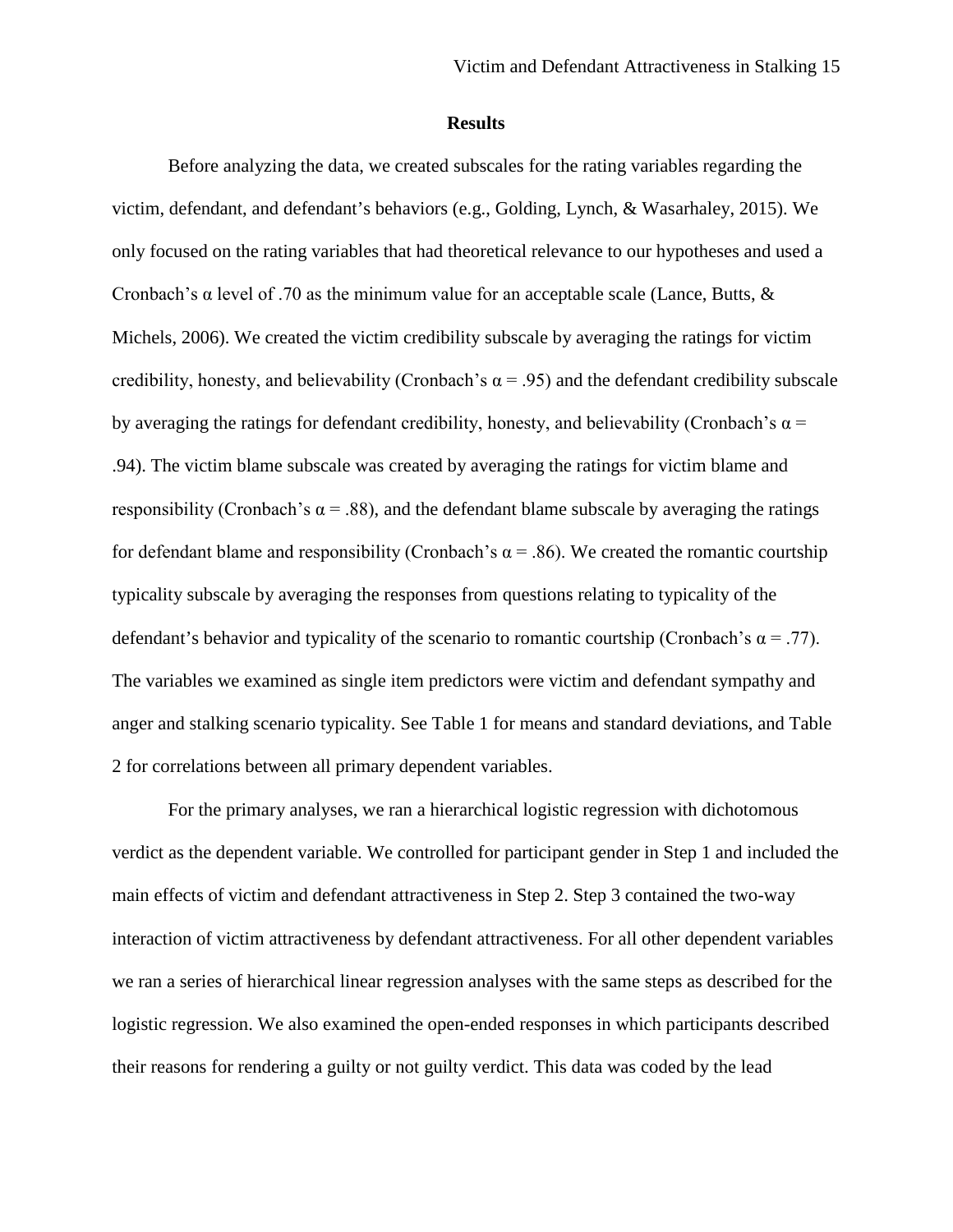researcher and a research assistant, both of whom were unaware of the experimental condition, and resulted in 92.51% agreement. The lead researcher resolved any disagreement and analyzed the reasons most often given for verdict. The researchers coded for 12 categories that participants indicated were most important in choosing their verdict, including victim blame, romanticizing the defendant's behavior, victim attractiveness, defendant attractiveness, and whether the defendant seemed like a typical stalker.

We examined victim and defendant attractiveness in two ways: (1) manipulated victim and defendant attractiveness and (2) participant ratings of victim and defendant attractiveness. We conducted a set of *t*-tests to determine the effectiveness of our manipulation. The first analysis included the victim attractiveness condition  $(0 =$  attractive,  $1 =$  unattractive) as the grouping variable, and perceived victim attractiveness as the dependent variable. This analysis revealed a significant effect of our manipulation,  $t(293) = -5.81$ ,  $p < .001$ , such that participants viewed the attractive victim ( $M = 4.45$ ,  $SD = 1.30$ ) as more attractive than the unattractive victim  $(M = 3.50, SD = 1.50)$ . We next conducted a *t*-test with the defendant attractiveness condition (0)  $=$  attractive, 1 = unattractive) as the grouping variable, and perceived defendant attractiveness as the dependent variable. This analysis revealed a significant effect of our manipulation,  $t(293) = -t$ 4.54,  $p < .001$ , such that participants viewed the attractive defendant ( $M = 3.26$ ,  $SD = 1.76$ ) as more attractive than the unattractive defendant  $(M = 2.42, SD = 1.41)$ .

We first tested all of our predictions using the manipulated (binary) victim and defendant attractiveness and found that these variables did not predict verdict or any other dependent measures, with the exception of the romantic courtship typicality subscale ( $\beta$  = -0.15, *p* = .008). Although the images were pre-rated for attractiveness and our manipulation was successful, it is possible that the degree of attractiveness of the victim and defendant may have affected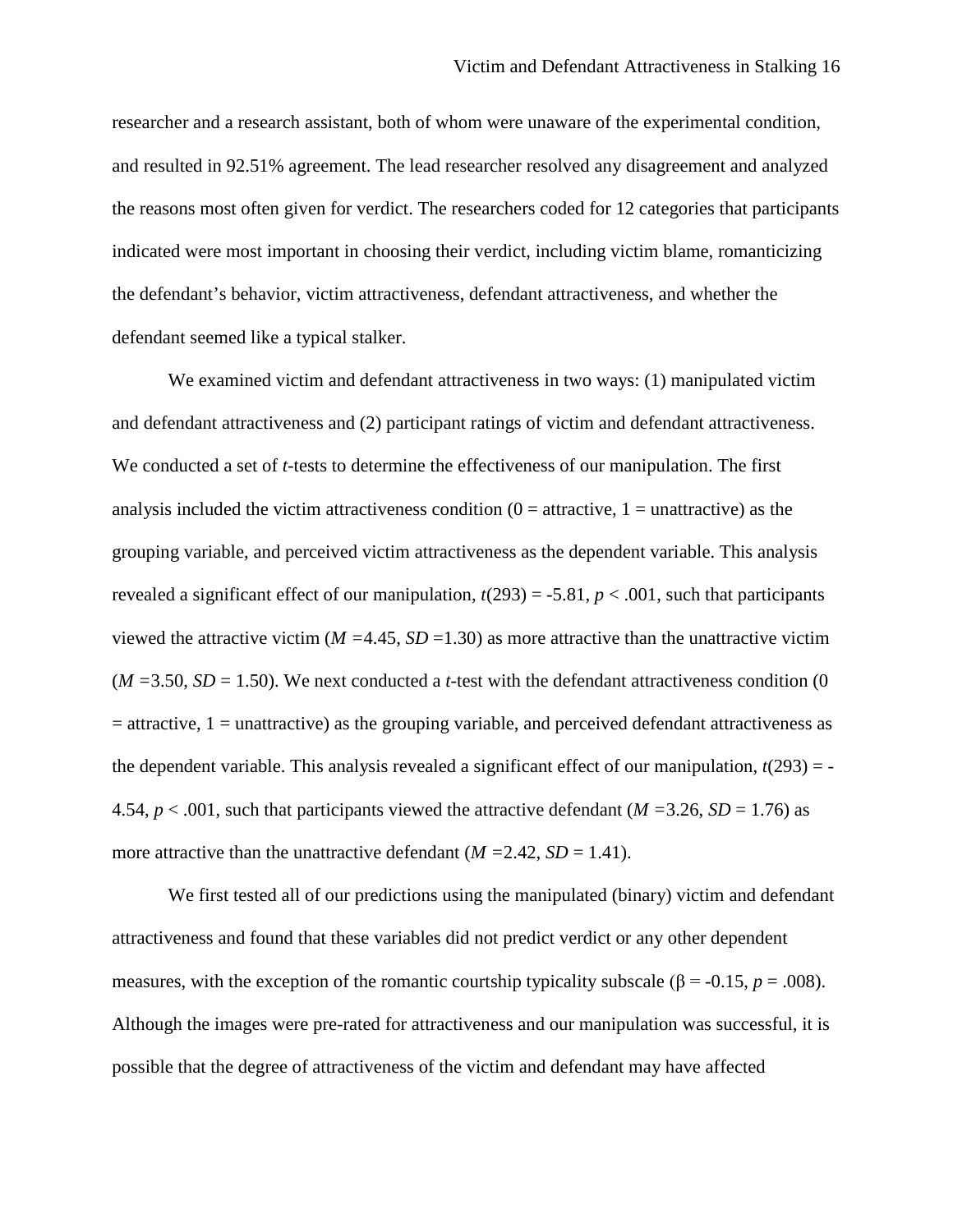participants' ratings. Therefore, we decided to run the analyses of verdict and trial ratings using the continuous ratings of attractiveness as our predictors.

# **Hypothesis 1: Main Effects of Attractiveness**

Overall guilty verdict ratings resulted in participants rendering 70.5% guilty verdicts and 29.5% not guilty verdicts. The logistic regression model for verdict was not significant  $(p = .34)$ nor were any of the individual predictors. We will not present further consideration of this variable.

The linear regression model for victim credibility was significant at step  $2 (p < .001)$ . Defendant attractiveness ( $\beta$  = -0.17, *p* = .01) and victim attractiveness were significant predictors of victim credibility (β = .23, *p* < .001). The more attractive the defendant, the less credible the victim and the more attractive the victim, the more credible participants viewed her, supporting hypotheses 1a and 1b. The model for defendant credibility was significant at step 2 (*p* < .001). Defendant attractiveness was a significant predictor for defendant credibility ( $\beta = .27$ ,  $p < .001$ ) but victim attractiveness was not significant ( $\beta$  = -0.12, *p* = .05). The more attractive the defendant, the more credible participants viewed him, supporting hypothesis 1a. The model for victim blame was significant at step  $2 (p < .001)$ . Defendant attractiveness was not a significant predictor for victim blame ( $\beta$  = .11,  $p$  = .08) but victim attractiveness was a significant predictor for victim blame (β = -0.21, *p* < .001). The more attractive the victim, the less participants blamed her, supporting hypothesis 1b. The model for defendant blame was significant at step 2 ( $p = .02$ ). Defendant attractiveness was not a significant predictor for defendant blame ( $\beta$  = -0.08,  $p = .20$ ) but victim attractiveness was a significant predictor for defendant blame ( $\beta = .19$ ,  $p <$ .001). Therefore, the more attractive the victim the more participants blamed the defendant, supporting hypothesis 1b.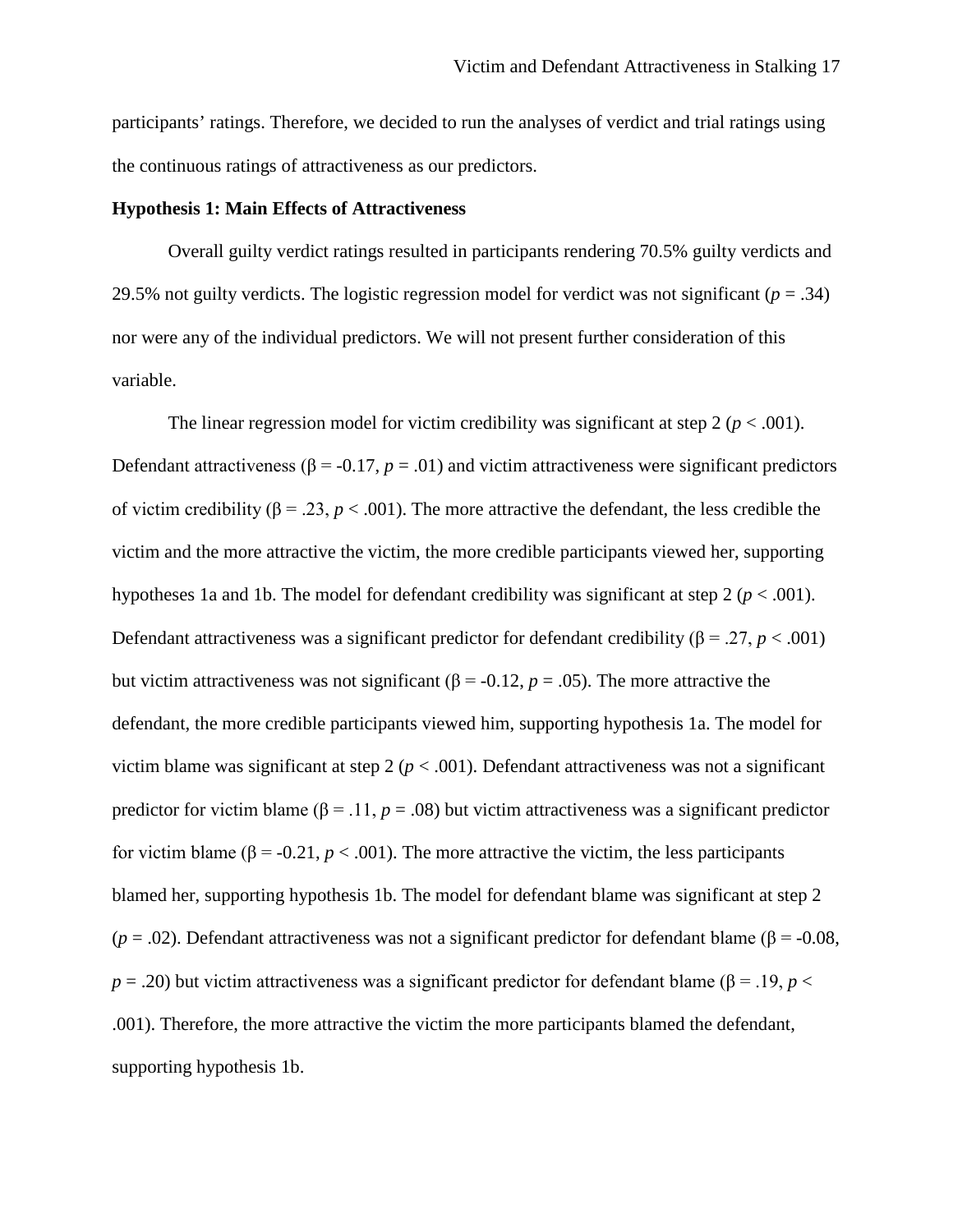The model for sympathy for the victim was significant at step 2 ( $p < .001$ ). The linear regression showed that defendant attractiveness ( $β = -0.19, p < .001$ ) and victim attractiveness were significant predictors for sympathy for the victim ( $\beta$  = .23, *p* < .001). Results indicate that the more attractive the defendant, the less sympathy participants had for the victim and the more attractive the victim, the more likely they were to have sympathy for her, supporting hypotheses 1a and 1b. The model for sympathy for the defendant was significant at step  $2 (p < .001)$ . The linear regression showed that defendant attractiveness (β = .27, *p* < .001) and victim attractiveness were significant predictors for sympathy for the defendant ( $\beta$  = -0.20, *p* < .001). Therefore, the more attractive the defendant, the more sympathy they had for him and the more attractive the victim, the less sympathy they had for the defendant, supporting hypotheses 1a and 1b. The model for anger for the victim was significant at step 2 ( $p = .03$ ). Defendant attractiveness was not significant (β = .05,  $p = .45$ ), but victim attractiveness was a significant predictor for anger for the victim ( $\beta$  = -0.17, *p* = .01). The more attractive the victim, the less anger participants had toward her, supporting hypothesis 1b. The model for anger for the defendant was marginally significant at step 2 ( $p = .05$ ). Defendant attractiveness was not a significant predictor for anger toward the defendant ( $\beta$  = -0.64, *p* = .53) but victim attractiveness was significant ( $\beta$  = .14,  $p$  = .02). This finding shows that the more attractive the victim, the more anger participants had for the defendant, supporting hypothesis 1b.

The model for romantic courtship typicality was significant at step 2 ( $p < .001$ ). Defendant attractiveness was not a significant predictor for romantic courtship typicality ( $\beta$  = .09,  $p = .15$ ). However, victim attractiveness was a significant predictor for romantic courtship typicality (β = -0.17,  $p < .001$ ). Therefore, the more attractive the victim, the less likely it was for participants to view the defendant's behavior as that of romantic pursuit, supporting hypothesis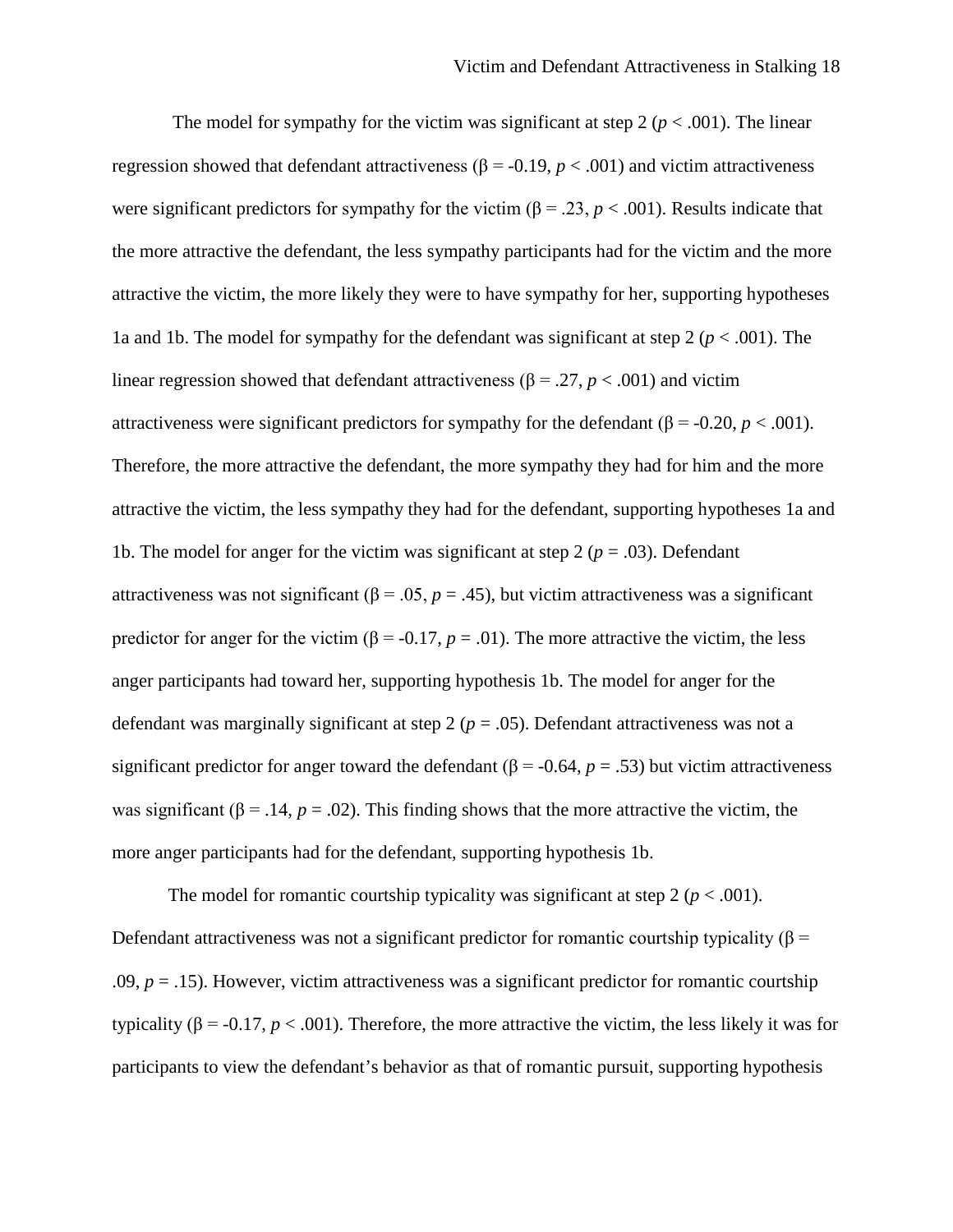1b. The model for typical stalking scenario was significant at step  $2 (p < .001)$ . Defendant attractiveness was not significant ( $\beta$  = -0.09, *p* = .15) but victim attractiveness was a significant predictor for typical stalking scenario ( $\beta$  = .24, *p* < .001). The more attractive the victim, the more likely participants saw the scenario as a typical stalking scenario, supporting hypothesis 1b.

**Verdict Reasoning Data.** We conducted descriptive analyses on the open-ended responses that participants had given as their reasons for rendering a guilty or not guilty verdict. Across each independent variable, participants' reasons for rendering guilty verdicts were based on the defendant's behavior (66%-72%), blaming the defendant (30%-39%), and victim fear (31%-34%). In the unattractive defendant condition specifically, 21% of participants who rendered guilty verdicts mentioned the defendant being a "typical stalker." Participants who rendered not guilty verdicts across all conditions tended to mention reasons based on romanticizing the defendant's behavior in hopes of pursuing the victim romantically (28% - 35%). Participants who rendered guilty verdicts mentioned the defendant's behavior (65% - 72%) as the leading reason for their verdict.

#### **Hypothesis 2: Interaction of Victim and Defendant Attractiveness**

None of the linear regression analyses for the rating variables resulted in a significant result for the interaction term (all *p's* > .05). Therefore, we found no support for the interaction of victim and defendant attractiveness having an effect on perceptions of the victim, defendant, or scenario.

#### **Hypothesis 3: Participant Gender Main Effect**

The linear regression showed that participant gender was a significant predictor for defendant credibility ( $β = -2.16$ ,  $p = .03$ ). Men were more likely to find the defendant credible compared to women. Participant gender was also a significant predictor for sympathy for the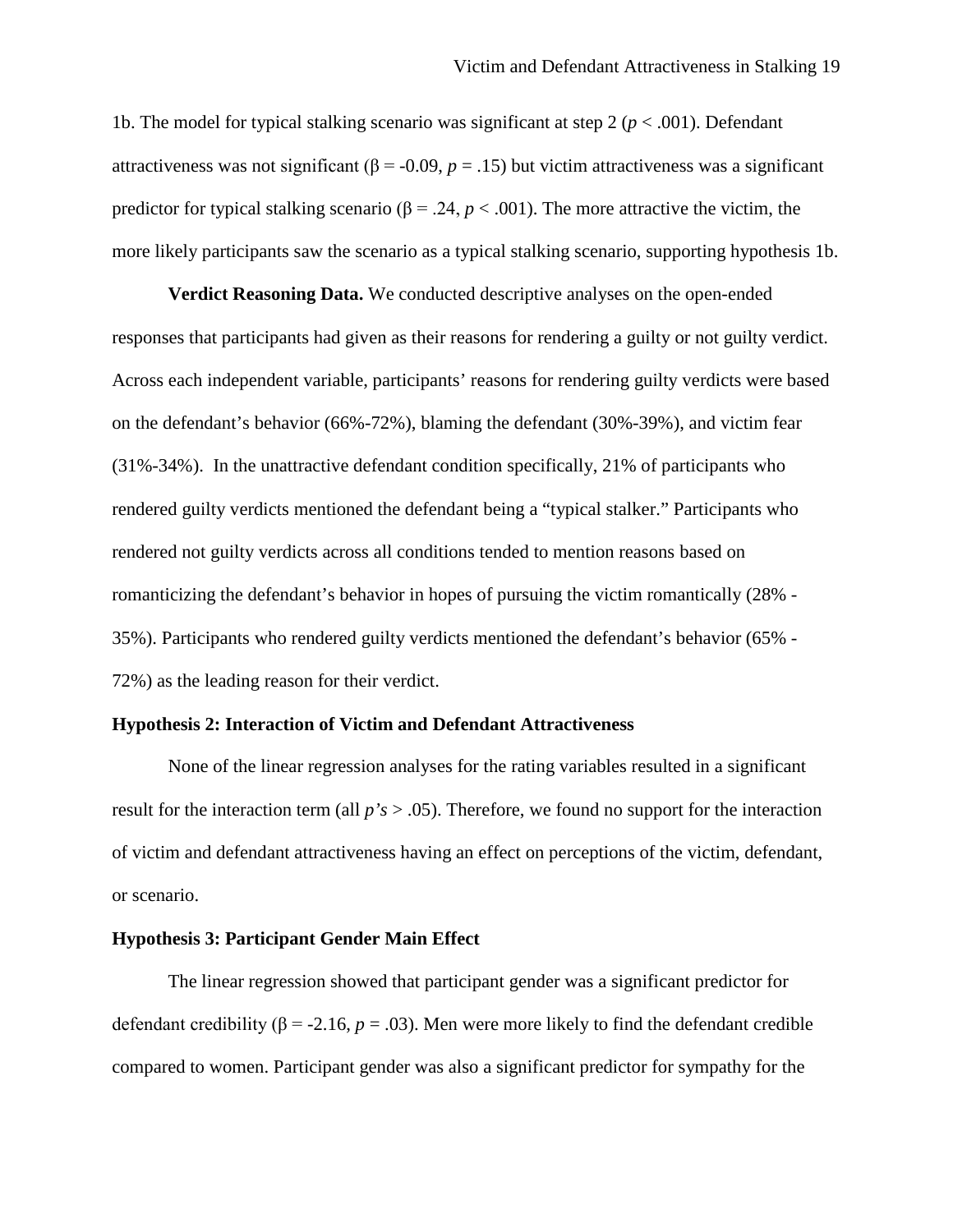defendant ( $\beta$  = -0.15, *p* = .01), such that men were more likely to sympathize with the defendant than women. Finally, participant gender was a significant predictor for romantic courtship typicality ( $\beta$  = -0.17, *p* < .001) such that men were more likely to see the defendant's behavior as courtship than women. Participant gender was not significant in the linear regression analyses for the other rating variables, including victim credibility, victim blame, sympathy toward the victim, anger toward the victim, anger toward the defendant, and typical stalking scenario (all *p's*   $> .05$ ).

#### **Discussion**

We examined the effect of victim and defendant attractiveness on mock juror perceptions of a stalking trial by manipulating victim and defendant attractiveness through images. This study aimed to better understand jurors' use of extra-legal factors for making verdict decisions in ambiguous stalking cases. Overall, the findings in this study provided mixed support for our predictions. We found a main effect of defendant attractiveness on various ratings, such that the more attractive the defendant the less credible participants viewed the victim, and the less sympathetic they were to her. We also found that defendant attractiveness was positively associated with defendant credibility and sympathy toward the defendant. Further, our reason data showed that 21% of participants who rendered guilty verdicts in the unattractive defendant condition did so based in part on their perception of the defendant being a "typical stalker." This finding shows that when the defendant is unattractive it may seem like he is obsessively pursuing the attractive woman. Participants may report this "typical stalker" reasoning because they may only register attractiveness as a factor on an implicit level and would not explicitly report attractiveness as a reason. These findings support hypothesis 1a, which explains how the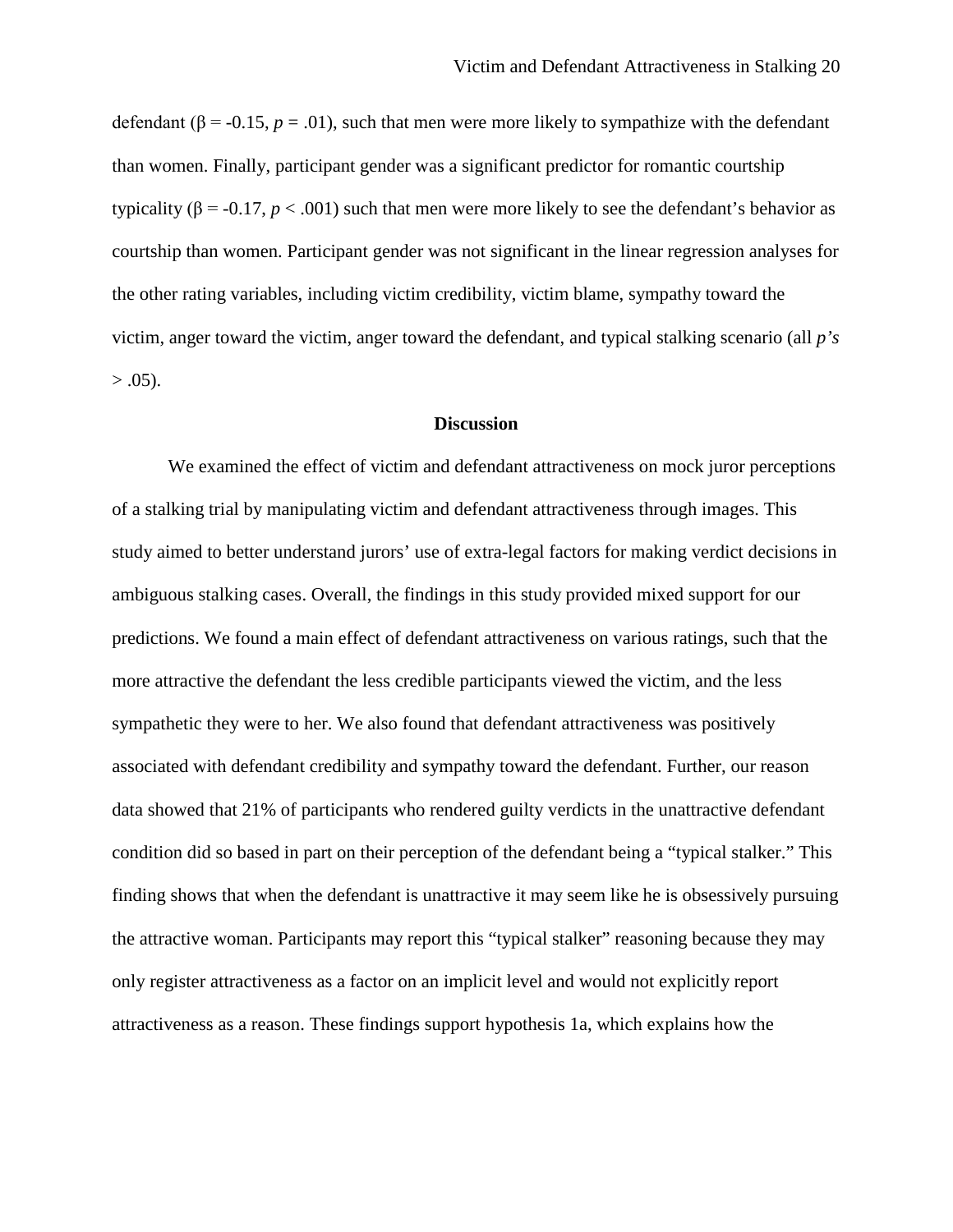attractiveness bias places advantages on attractive individuals and plays a role in juror perceptions of the defendant (Castellow et at., 1990; Mazzella & Feingold, 1994).

We found a main effect of victim attractiveness on various ratings, such that the more attractive the victim the less they blamed her, the less they viewed the situation as romantic courtship, the less they sympathized with the defendant, and the less anger they had toward her. Further, we found that victim attractiveness was positively associated with victim credibility, defendant blame, victim sympathy, anger towards the defendant, and stalking typicality. These findings support hypothesis 1b stating that advantages are given to attractive victims through the attractiveness bias which plays a role in juror perceptions of the victim (Castellow et al., 1990).

Our findings for victim attractiveness were more robust than those of defendant attractiveness, but our findings still showed that defendant attractiveness played a role in juror perceptions. Specifically, the ratings associated defendant attractiveness was based on credibility and sympathy for both the victim and defendant, whereas victim attractiveness affected varied ratings including victim perceptions, defendant perceptions, and typicality of the scenario. The effect that defendant attractiveness had on ratings showed that his attractiveness mattered more for the emotional appeals of the participants, specifically in terms of credibility and sympathy. Participants saw the attractive victim as more credible, less to blame, and they had more sympathy for and less anger towards her, which shows the positive perceptions that we expected to see from the attractiveness bias (Castellow et al., 1990). The impact victim attractiveness had on defendant ratings add to our understanding that the more attractive the victim the more participants were likely to be anti-defendant in terms of blaming, anger, and having less sympathy for the defendant. Victim attractiveness also impacted the scenario by being viewed as more typical of stalking and less typical of romantic courtship. These results show that victim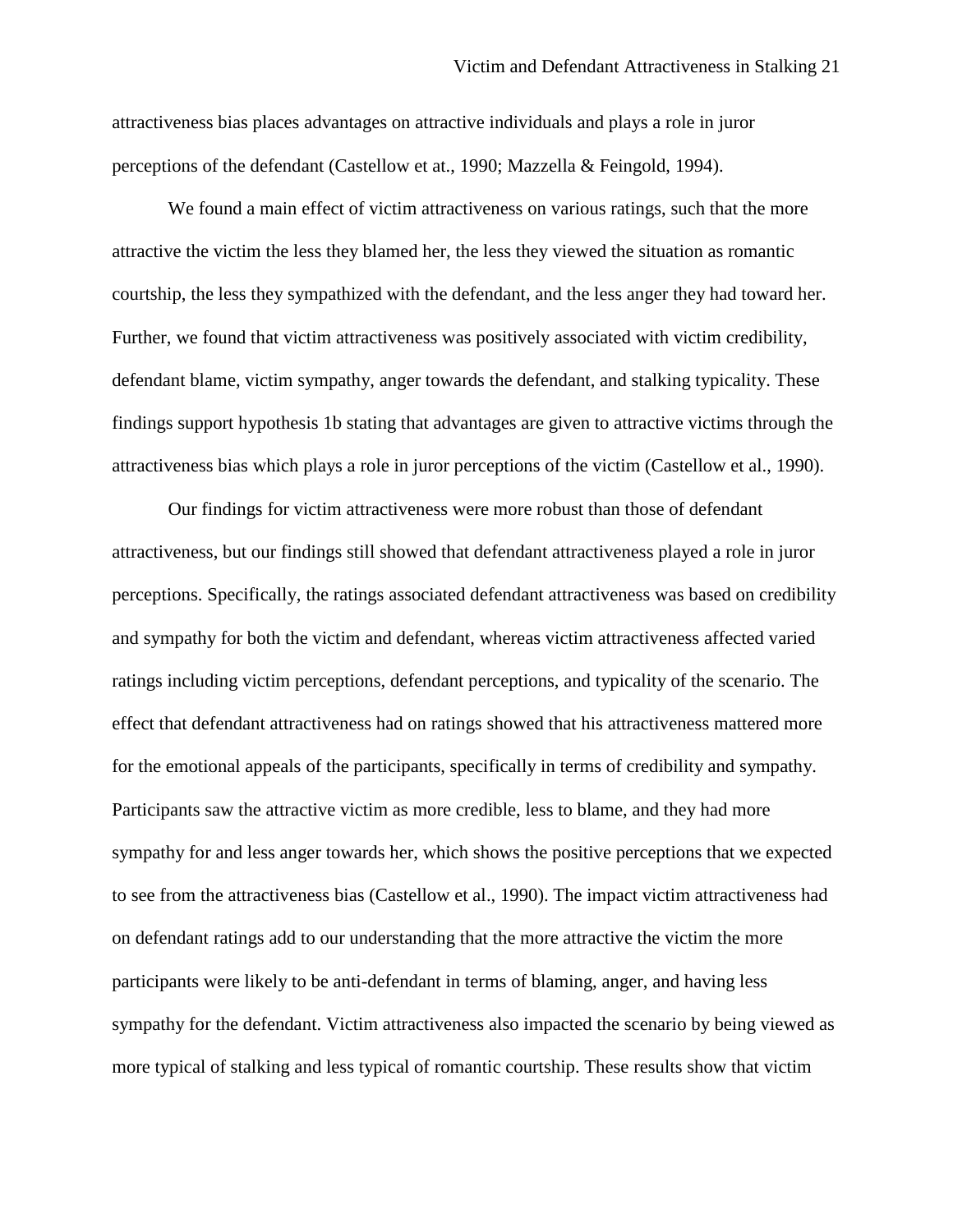attractiveness played a more varied role compared to defendant attractiveness, which shows how influential the victim's appearance is in a stalking case for the victim herself and the defendant as well. However, victim and defendant attractiveness both played a role in victim credibility, defendant sympathy, victim sympathy, victim anger, and stalking typicality. These ratings impact how jurors perceive the victim, the defendant, and the scenario as extra-legal factors in a stalking court case.

Despite the effects attractiveness had on perceptions of the victim and defendant, we found no direct effects of attractiveness on verdict. We chose only to examine the direct effects of the independent variables on verdict but in the future research should examine indirect effects of attractiveness on verdict via ratings. In other words, victim attractiveness, defendant attractiveness, or participant gender may impact certain perceptions and ratings, which then impact guilty verdicts. For instance, the more attractive the victim the more credible participants view her, and the high credibility rating may increase the likelihood of rendering a guilty verdict. These potential indirect effects may add support for how attractiveness plays a role in juror perceptions on an implicit level meaning that attractiveness effects perceptions of people, which in turn impacts decision making.

Additionally, we found no support for an interaction between defendant attractiveness and victim attractiveness. It could be that participants did try to use the matching hypothesis (Taylor et al., 2011; White, 1980), but limitations in our study design did not allow us to test this hypothesis effectively. One reason may be that the victim and defendant images were presented separately and therefore, it may have been difficult for our participants to determine if the couple in question matched on attractiveness. Future studies should present images side by side to allow for participants to be able to more easily compare attractiveness to determine if the victim and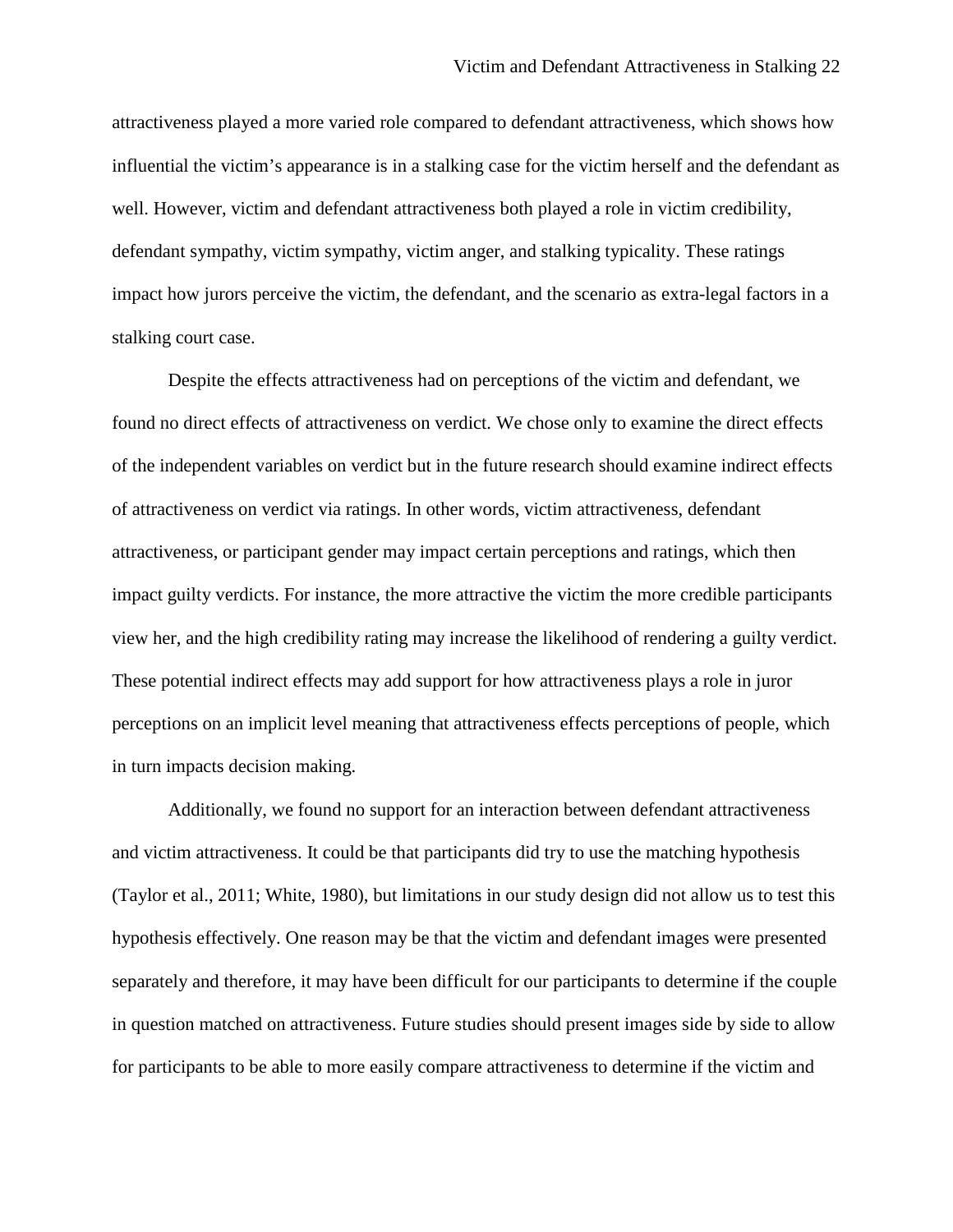defendant could reasonably be in a relationship. Additionally, our manipulation was successful for testing the main effects. However, the pre-rated images we used did not match on levels of respective attractiveness across gender; specifically, our unattractive images were objectively unattractive but relative to each other the unattractive woman was more attractive than the unattractive man. This may have affected our results because if the images did not match then participants would view the condition with an unattractive victim and an unattractive defendant that should have been a match as unrealistic courtship. Future research should use images that have similar ratings of unattractiveness and attractiveness across gender to represent victim and defendant attractiveness. However, perhaps the interaction was not significant because the matching hypothesis may not be relevant in the context of stalking based on participants paying more attention to defendant's behavior in the scenario when giving a reason for the verdict they choose. Across all conditions, most participants specifically mentioned the defendant behaviors (65% - 72%), which included sending multiple emails to the victim and showing up at her work, as to why he was guilty. Therefore, participants might have been more focused on the behavior pattern instead of the appearance of the victim and defendant.

Consistent with previous stalking and victimization research findings that women tend to relate more to victims (Spitzberg, 2002), we found that women were more anti-defendant than men. Specifically, women were less likely to rate the defendant as credible, see the behavior as a courtship, and sympathize with the defendant than men. This result shows that women tend to side less with the defendant and have more anti-defendant perceptions (Dunlap et al., 2012), which provided support for hypothesis 3. The support for this hypothesis adds to the body of victimization research that has found this result. Further, it suggests that jury pools should have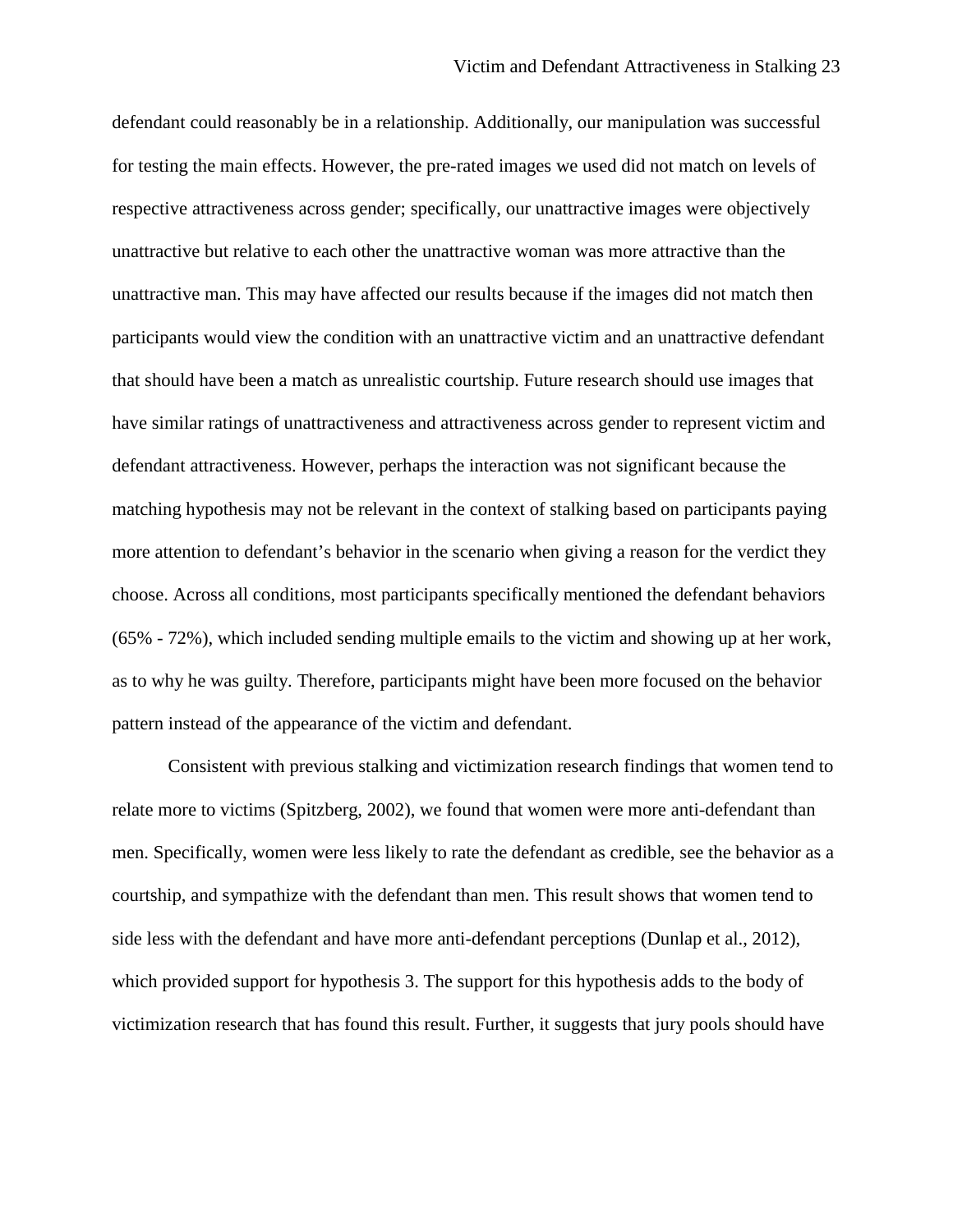equal gender representation to minimize the effects on these ratings during victimization cases in court.

# **Limitations and Future Directions**

The present study had some additional limitations to note. We drew our participant sample from MTurk users which, although a popular source (DeSoto, 2016), may have not been very representative of the general population (Paolacci & Chandler, 2014). However, we chose to use MTurk because it was a more representative sample of a potential jury pool than a student subject pool made up of a more homogeneous population. Additionally, MTurk has "expert" workers, who have participated in many studies and may not respond in the way researchers are trying to study (DeSoto, 2016). These "expert" workers may have read similar trials or participated in other mock juror studies, which may have affected our results based on familiarity and anticipating what we are studying. However, we added questions asking if participants had seen either the victim or defendant images and if they had previously read the trial summary. Future research should replicate the study with a more representative community sample. Additionally, we chose to use the Kentucky Statute for stalking based on trying to account for the severity of the charges against the defendant. Although the lead researcher is based in Massachusetts, we chose to use the misdemeanor Kentucky charge presented in Dunlap et al.'s (2014) trial summary rather than present the Massachusetts statute, which is a felony. We made this decision to decrease the possibility of a floor effect, where if the charges were too high participants may be less inclined to render a guilty verdict even if they believed the defendant committed a crime. Furthermore, participants were recruited by MTurk and therefore could be from any state, and would follow the statute provided. However, future research should use different statutes to increase the generalizability of the results.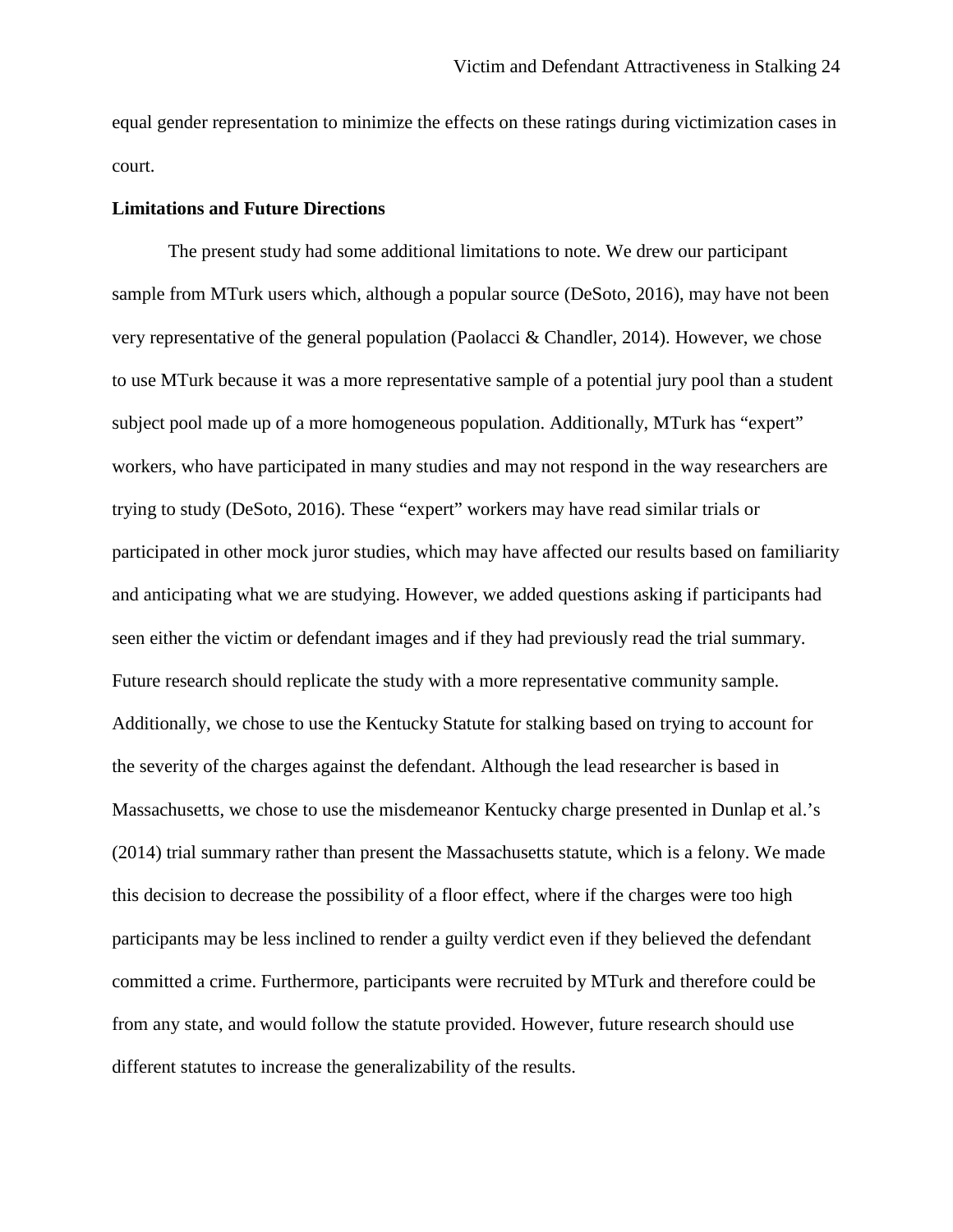# **Implications**

This study provides support for the attractiveness bias seen in other jury decision making cases (Mazzella & Feingold, 1994) and this highlights another area where this concept affects perceptions. No support was found for the matching hypothesis, however, limitations such as the lack of pictures presented side by side could have led to this null finding. In many stalking cases, determining verdict can be difficult due to ambiguity. As a result, jurors may look to extra-legal factors, such as attractiveness, to judge a case; therefore, research on attractiveness is important to understand how it impacts juror perceptions in the courtroom. This study contributes to a growing body of experimental work that can help to better understand these cases, although there are also real world implications for these results.

These findings could educate the justice system personnel to better address stalking cases in court. Currently there are low conviction rates for stalking and this research can better support the ability for justice system personnel to see how these ambiguous cases can be difficult to convict and therefore they need to equip jurors, prosecution, and defense with training on what type of evidence should be taken into consideration. Victims may be more willing to seek legal help if they feel the justice system is making strides to better protect and serve these victims. This study has implications for stalking and across intimate partner violence as a whole. If positive perceptions relating to helping victims is presented then victims may feel safer telling their stories and not living in fear of their stalker or abuser.

#### **Conclusion**

In conclusion, the present study helps to expand the research on juror perceptions of victims and defendants in a stalking case. We found support for women being more pro-victim and victim attractiveness impacting victim blame and romantic courtship typicality. The present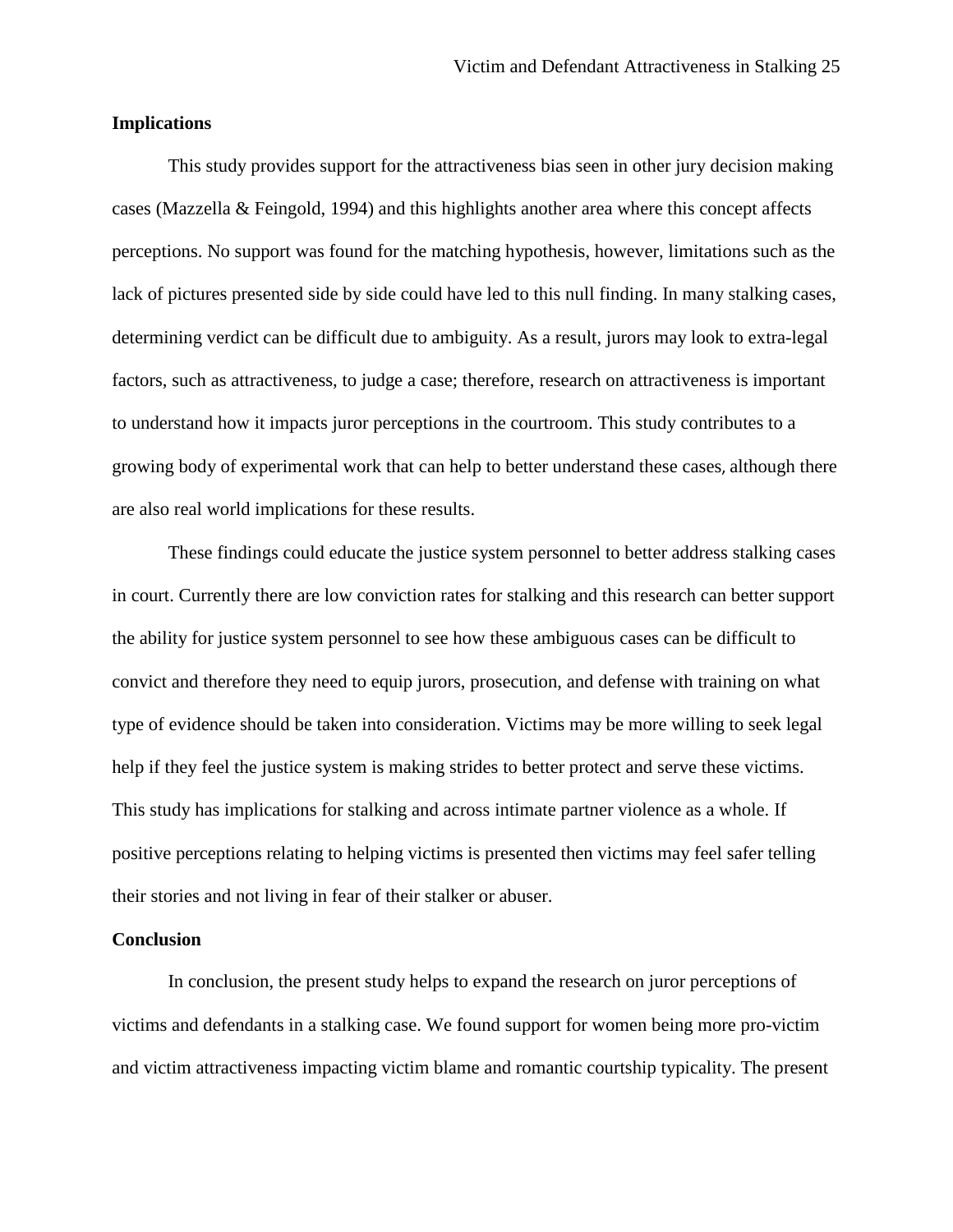findings suggest that attractiveness does impact juror perceptions of both victims and defendants in the courtroom. This research highlights the importance of understanding juror perceptions and the use of extra-legal factors in court, especially with regard to their role in stalking.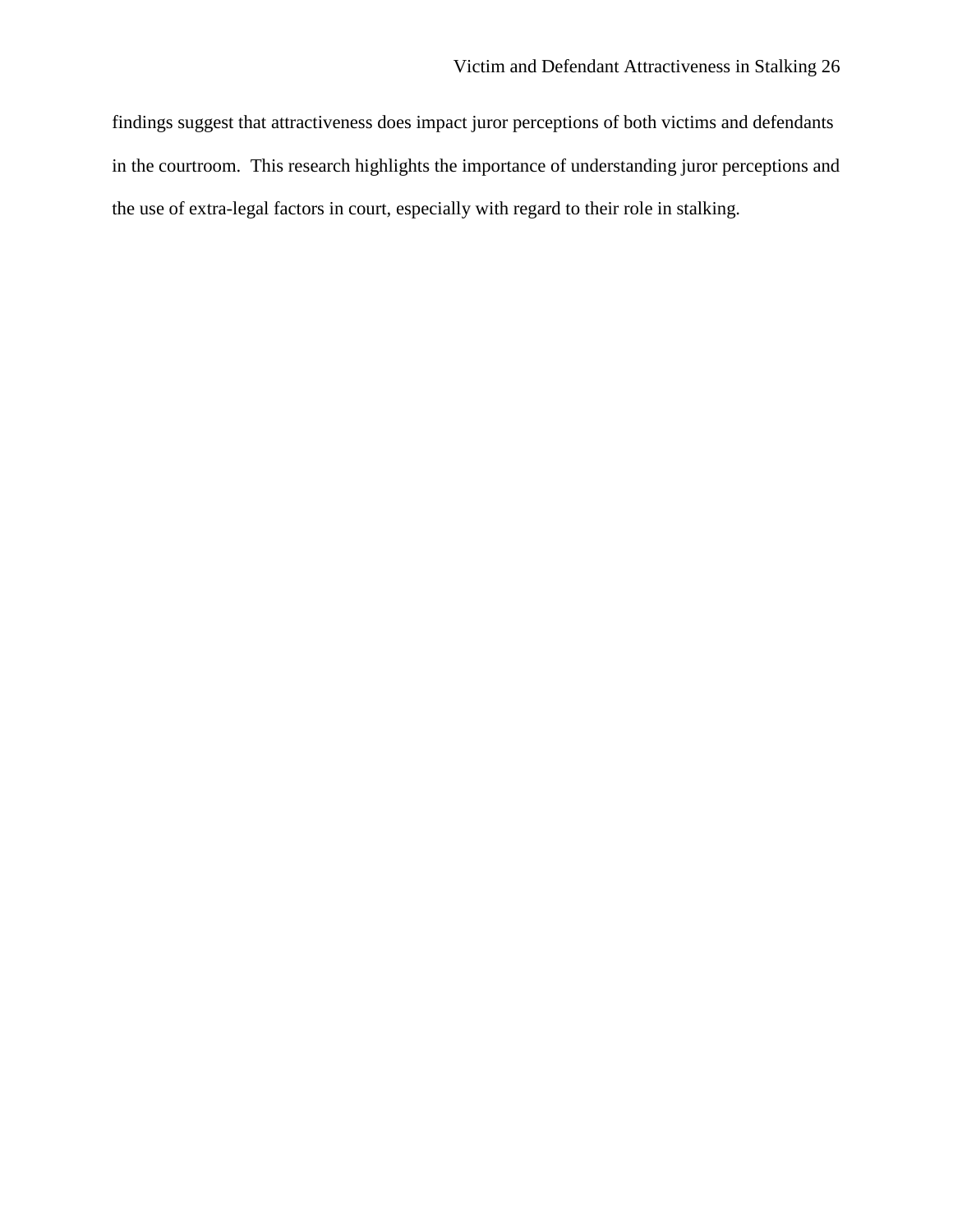#### **References**

- Benson, P. L., Karabenick, S. A., & Lerner, R. M. (1976). Pretty pleases: The effects of physical attractiveness, race, and sex on receiving help. *Journal of Experimental Social Psychology, 12*(5), 409-415. doi:10.1016/0022-1031(76)90073-1
- Bersheid, E., Dion, K., Walster, E., & Walster, W. G. (1971). Physical attractiveness and dating choice: A test of the matching hypothesis. *Journal of Experimental Social Psychology 7*(2): 173–189. doi:10.1016/0022-1031(71)90065-5
- Black, M. C., Basile, K. C., Breiding, M. J., Smith, S. G., Walters, M. L., Merrick,… Stevens, M. R., (2011). *The National Intimate Partner and Sexual Violence Survey (NISVS): 2010 Summary Report*. Atlanta, GA: National Center for Injury and Prevention and Control, Centers for Disease Control and Prevention.
- Buhrmester, M., Kwang, T., Gosling, S. D. (2011). Amazon's Mechanical Turk: A new source of inexpensive, yet high-quality, data? *Perspectives on Psychological Science 6*(1) 3-5. doi: 10.1177/1745691610393980
- Centers for Disease Control and Prevention. (2014). *The national intimate partner and sexual violence survey,* Atlanta, GA: Retrieved from http://www.cdc.gov/violenceprevention/nisvs/index.html
- Castellow, W. A., Wuensch, K. L., & Moore, C. H. (1990). Effects of physical attractiveness of the plaintiff and defendant in sexual harassment judgments. *Journal of Social Behavior and Personality*, *5*, 547-562.
- Dennison, S. M., & Thomson, D. M. (2002). Identifying stalking: The relevance of intent in commonsense reasoning. *Law and Human Behavior, 26*(5), 543-561.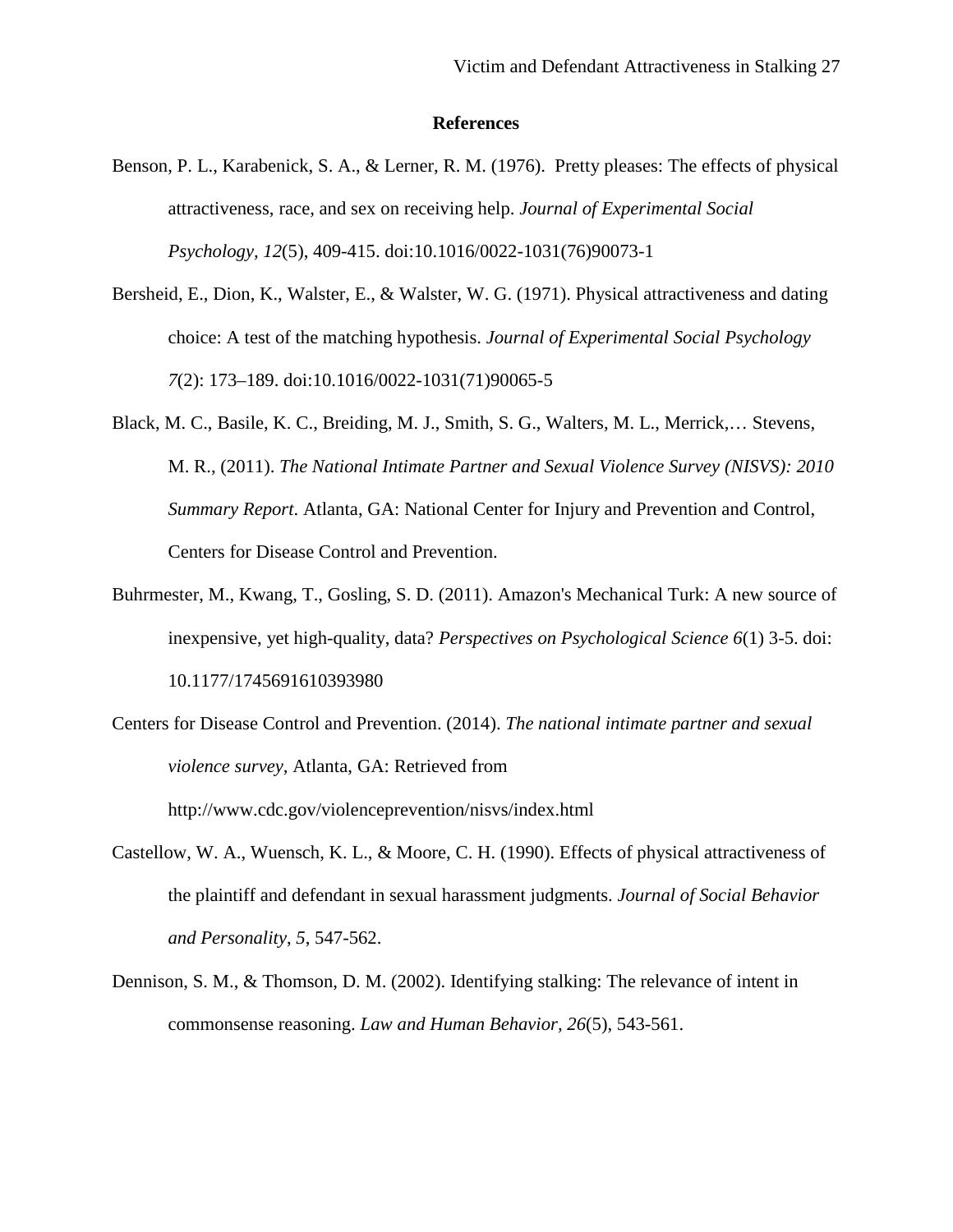- Desoto, A. (2016). Under the hood of Mechanical Turk. *Observer 29,* 3. Retrieved from http://www.psychologicalscience.org/index.php/publications/observer/2016/march-16/under-the-hood-of-mechanical-turk.html
- Dunlap, E. E., Lynch, K. R., Jewell, J. A., Wasarhaley, N. E., & Golding, J. M. (2014). Participant gender, stalking myth acceptance, and gender role stereotyping in perceptions of intimate partner stalking: a structural equation modeling approach. *Psychology, Crime & Law*, *21*(3), 234-253.
- Dunlap, E. E., Hodell, E. C., Golding, J. M., & Wasarhaley, N. E. (2012) Mock jurors' perception of stalking: The impact of gender and expressed fear. *Sex Roles, 66*, 405-417. DOI: 10.1007/s11199-011-9970-z.
- Eagly, A. H., Ashmore, R. D., Makhijani, M. G., & Longo, L.C. (1991). What is beautiful is good, but…: A meta-analytic review of research on the physical attractiveness stereotype. *Psychological Bulletin, 110*, 109-128. doi:10.1037/0033-2909.110.1.109
- Golding, J. M., Lynch, K. R., & Wasarhaley, N. E. (2015). Impeaching rape victims in criminal court: Does concurrent civil action hurt justice? *Journal of Interpersonal Violence*. Advance online publication. doi:10.1177/0886260515584342
- Hills, A. M., & Taplin, J. L. (1998). Anticipated responses to stalking: Effect of threat and targetstalker relationship. *Psychiatry, Psychology and Law, 5*, 139-146. DOI: 10.1080/13218719809524927
- Hodell, E. C., Dunlap, E. E., Wasarhaley, N. E., & Golding, J. M. (2012). Factors impacting juror perceptions of battered women who kill their abusers: Delay and sleeping status. *Psychology, Public Policy, and Law, 18*(2), 338-359. doi: 10.1037/a0025145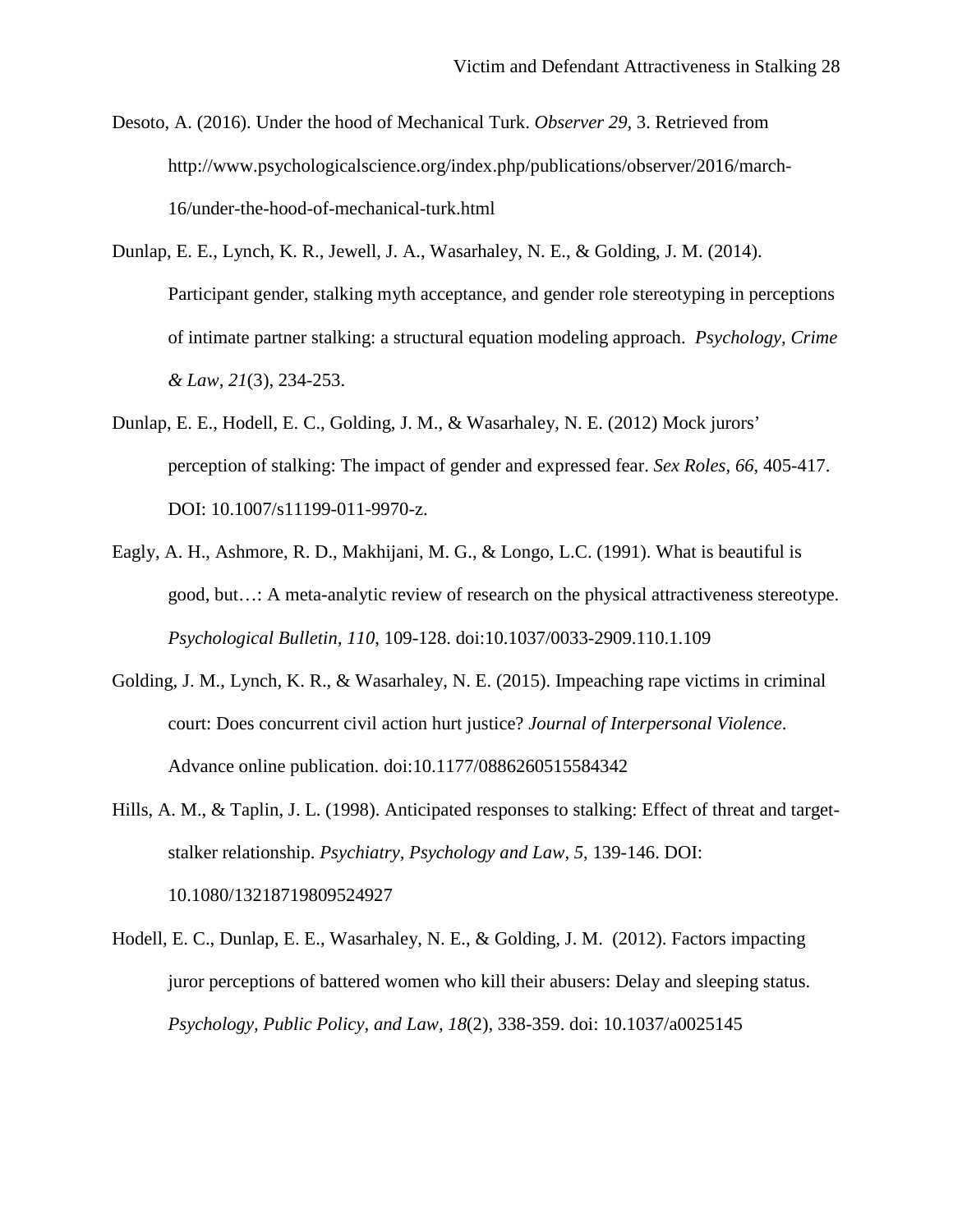- Hosoda, M., Stone-Romero, E. F., & Coats, G. (2003). The effects of physical attractiveness on job-related outcomes: A meta-analysis of experimental studies. *Personnel Psychology, 56*, 431-462. DOI: 10.1111/j.1744-6570.2003.tb00157.x
- Jackson, L. A., Hunter, J. E. and Hodge, C. N. (1995) Physical attractiveness and intellectual competence: A Meta-analytic Review', *Social Psychology Quarterly*, *58*(2), 108–22.
- Lance, C. E., Butts, M. M., & Michels, L. C. (2006). The sources of four commonly reported cutoff criteria: What did they really say? *Organizational Research Methods*, *9*(2), 202– 220. doi: 10.1177/1094428105284919
- Lewis, K. E., & Bierly, M. (1990). Toward a profile of the female voter: Sex differences in perceived physical attractiveness and competence of political candidates. *Sex Roles*, *22*, 1-12.
- Loh, E. S. (1993). The economic effects of physical appearance. *Social Science Quarterly*, *74*, 420-438.
- Lynch, K. R. (2014). [Attractiveness ratings of male and female stimuli]. Unpublished raw data.
- Lynch, K. R., Wasarhaley, N. E., Golding, J. G., & Simcic, T. A. (2013). Who bought the drinks? Juror perceptions of intoxication in a rape trial. *Journal of Interpersonal Violence, 28*(16), 3204-3221. doi: 10.1177/0886260513496900
- Mazzella, R., & Feingold, A. (1994). The effects of physical attractiveness, race, socioeconomic status, and gender of defendants and victims on judgments of mock jurors: A metaanalysis. *Journal of Applied Social Psychology*, *24*(15), 1315–1338. doi: 10.1111/j.1559- 1816.1994.tb01552.x
- National Center for Victims of Crime (NCVC). (2012a). *Analyzing stalking laws*. Washington, DC: Author.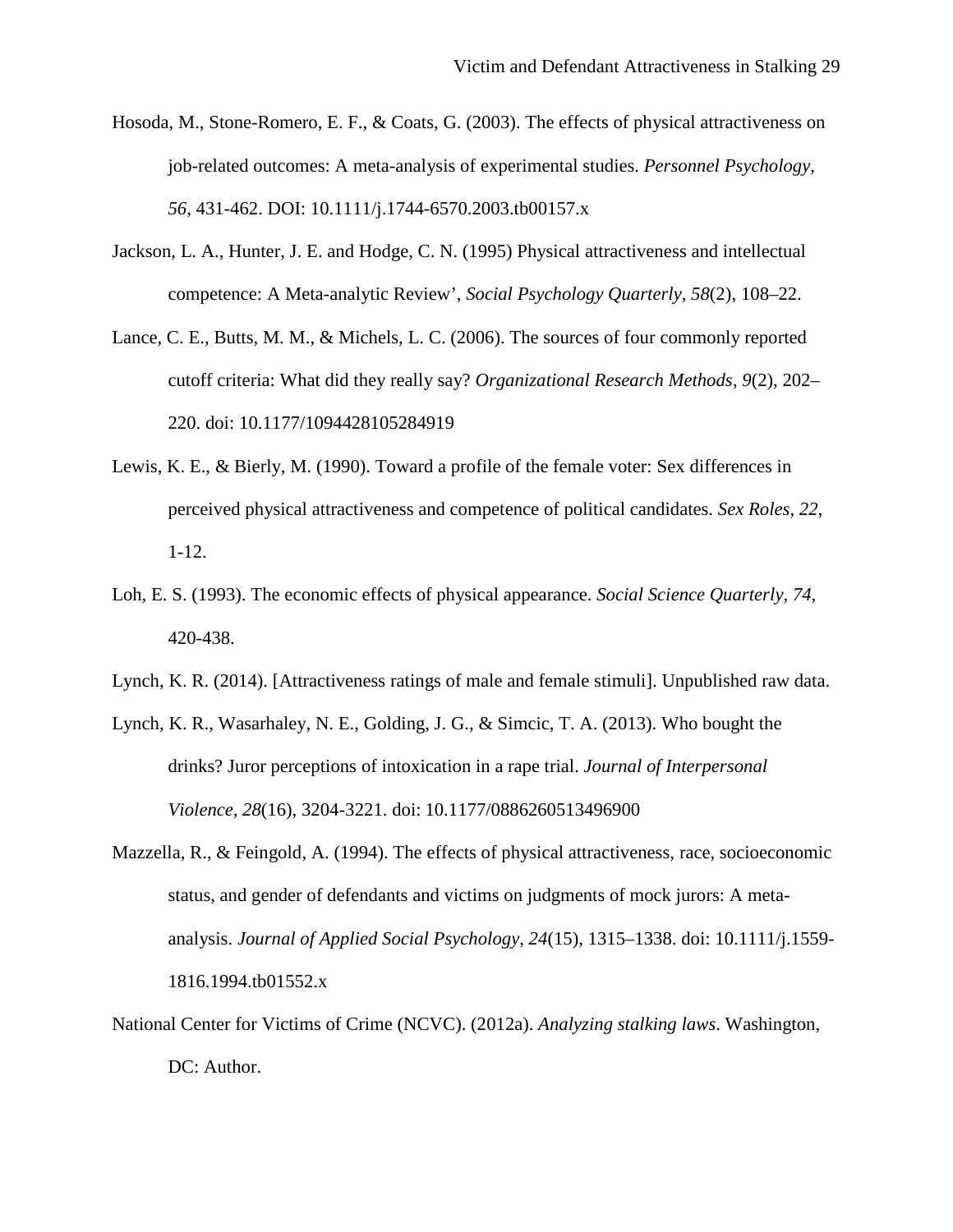- National Center for Victims of Crime (NCVC). (2012b). *Stalking fact sheet*. Washington, DC: Author.
- Paolacci, G., & Chandler, J. (2014). Inside the Turk: Understanding Mechanical Turk as a participant pool. *Current Directions in Psychological Science, 23*, 184–188. doi:10.1177/0963721414531598
- Phillips, L., Quirk, R., Rosenfield, B., & O'Connor, M. (2004). Is it stalking? Perceptions of stalking among college undergraduates. *Criminal Justice and Behavior, 31*, 73-96. doi: 10.1177/0093854803259251
- Ritts, V., Patterson, M. L., Tubbs, M. E. (1992). Expectations, impressions, and judgments of physically attractive students: A review. *Review of Educational Research*, *62*(4), 413- 426. doi: 10.3102/00346543062004413
- Spitzberg, B. H. (2002). The tactical topography of stalking victimization and management. *Trauma, Violence, & Abuse, 3*(4), 261-288. doi: 10.1177/152483802237330
- Taylor, L. S., Fiore, A. T., Mendelsohn, G. A., & Cheshire, C. (2011). 'Out of my league': A realworld test of the matching hypothesis. *Personality and Social Psychology Bulletin, 37*(7), 942-954. doi: 10.1177/0146167211409947
- Tjaden, P., & Thoennes, N. (2000). Extent, nature, and consequences of intimate partner violence: Findings from the National Violence Against Women Survey (NIJ No. 181867). Washington, DC: National Institute of Justice.
- Webster, M., & Driskell, J. E. (1983). Beauty as status. *The American Journal of Sociology*, *89*, 140-165.
- White, G. L. (1980). Physical attractiveness and courtship progress. *Journal of Personality and Social Psychology*, *39*, 660-668. doi: 10.1037/0022-3514.39.4.660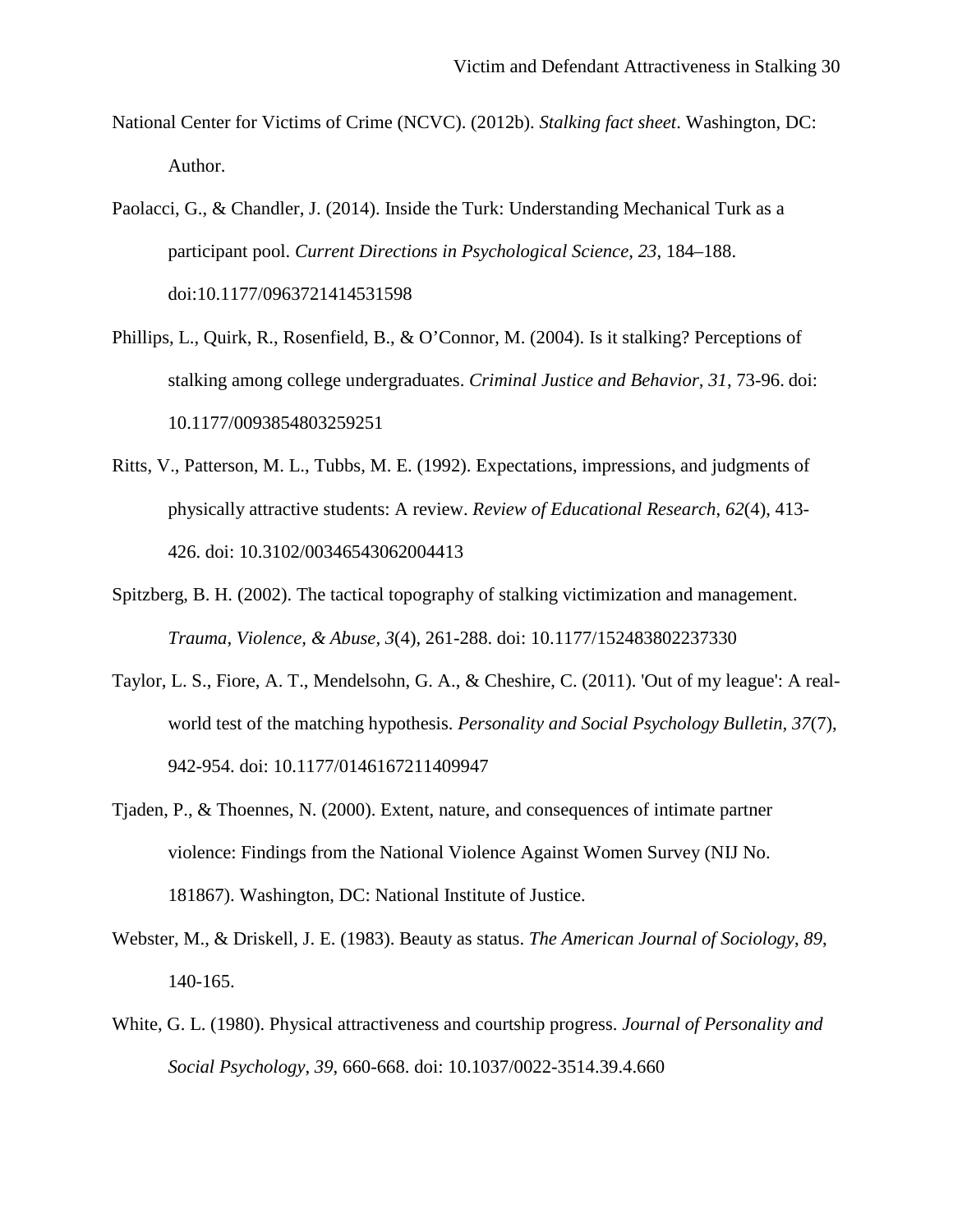Ybarra, M. L., Langhinrichsen-Rohling, J., & Mitchell, K. J. (2016). Stalking-like behavior in adolescence: Prevalence, intent, and associated characteristics. *Psychology of Violence.* doi:10.1037/a0040145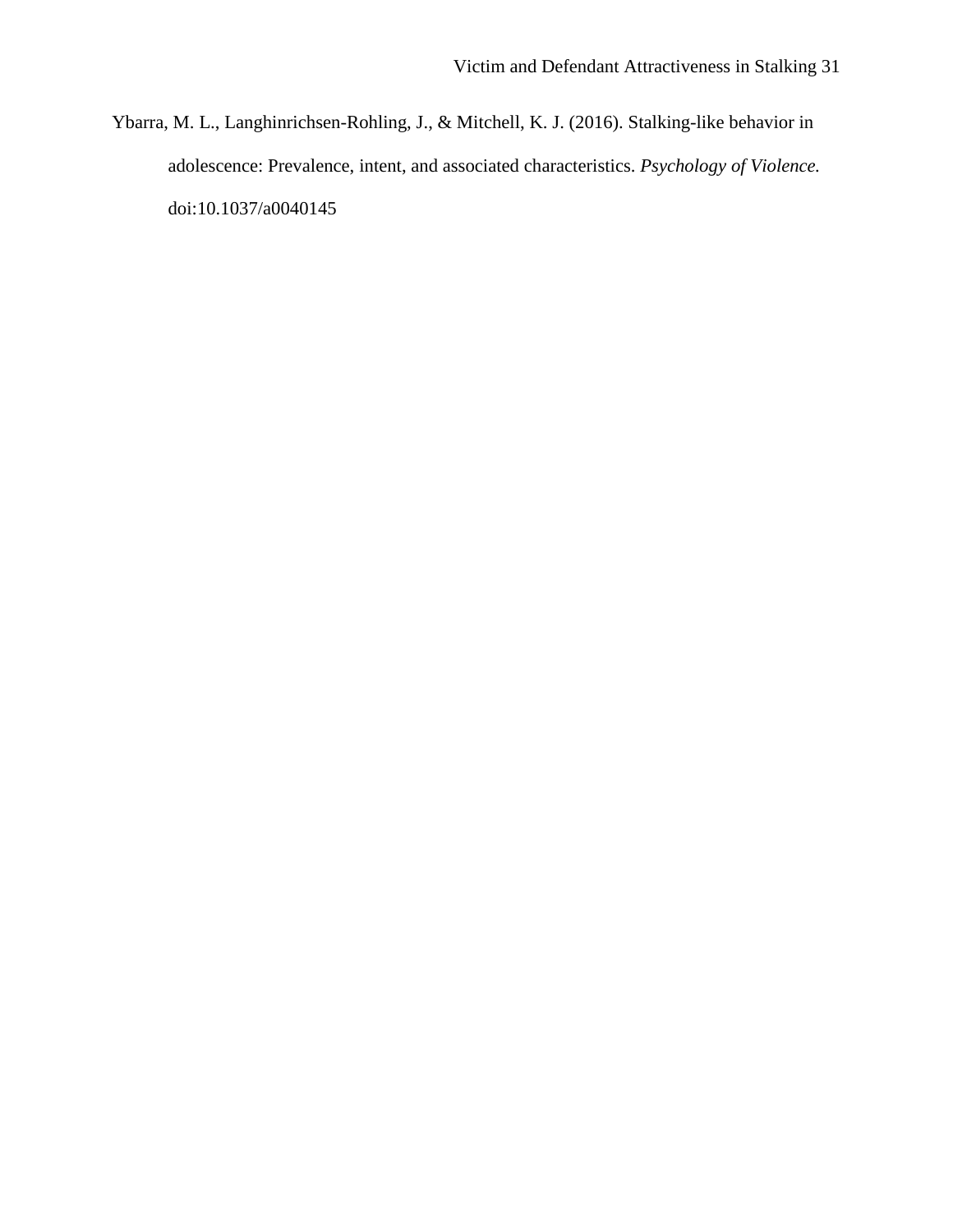Table 1

|  | Descriptive Statistics for Primary Variables by Condition – Means (Standard Deviation) |  |  |
|--|----------------------------------------------------------------------------------------|--|--|
|  |                                                                                        |  |  |

| Victim                          | Attractive | Attractive   | Unattractive | Unattractive |
|---------------------------------|------------|--------------|--------------|--------------|
| Defendant                       | Attractive | Unattractive | Unattractive | Attractive   |
|                                 | $n = 58$   | $n=75$       | $n = 74$     | $n=72$       |
| Verdict (percent guilty)        | 73%        | 72%          | 64.9%        | 72.2%        |
| Victim Credibility Subscale     | 5.69(1.29) | 5.85(1.01)   | 5.59(1.33)   | 5.63(1.24)   |
| Defendant Credibility           | 3.83(1.76) | 3.76(1.59)   | 3.90(1.74)   | 4.00(1.53)   |
| Subscale                        |            |              |              |              |
| Victim Blame Subscale           | 1.88(1.45) | 1.92(1.27)   | 2.10(1.32)   | 2.42(1.68)   |
| Defendant Blame Subscale        | 5.68(1.77) | 5.77(1.26)   | 5.45(1.53)   | 5.34(1.64)   |
| <b>Victim Attractiveness</b>    | 4.39(1.39) | 4.51(1.21)   | 3.39(1.42)   | 3.61(1.57)   |
| <b>Defendant Attractiveness</b> | 3.14(1.80) | 2.32(1.49)   | 2.51(1.34)   | 3.39(1.71)   |
| <b>Sympathy for Victim</b>      | 5.49(1.58) | 5.52(1.38)   | 5.05(1.66)   | 5.40(1.45)   |
| <b>Sympathy for Defendant</b>   | 2.80(1.73) | 2.67(1.56)   | 2.85(1.73)   | 3.13(1.78)   |
| Anger toward Victim             | 1.74(1.31) | 1.60(.94)    | 1.72(1.29)   | 1.99(1.40)   |
| Anger toward Defendant          | 3.74(2.10) | 3.73(1.97)   | 3.47(1.97)   | 3.71(2.03)   |
| <b>Typicality of Stalking</b>   | 5.19(1.81) | 5.13(1.62)   | 4.78(1.87)   | 5.18(1.90)   |
| Scenario                        |            |              |              |              |
| Romantic Courtship              | 3.20(1.76) | 2.90(1.46)   | 3.4(1.66)    | 3.59(1.54)   |
| <b>Typicality Subscale</b>      |            |              |              |              |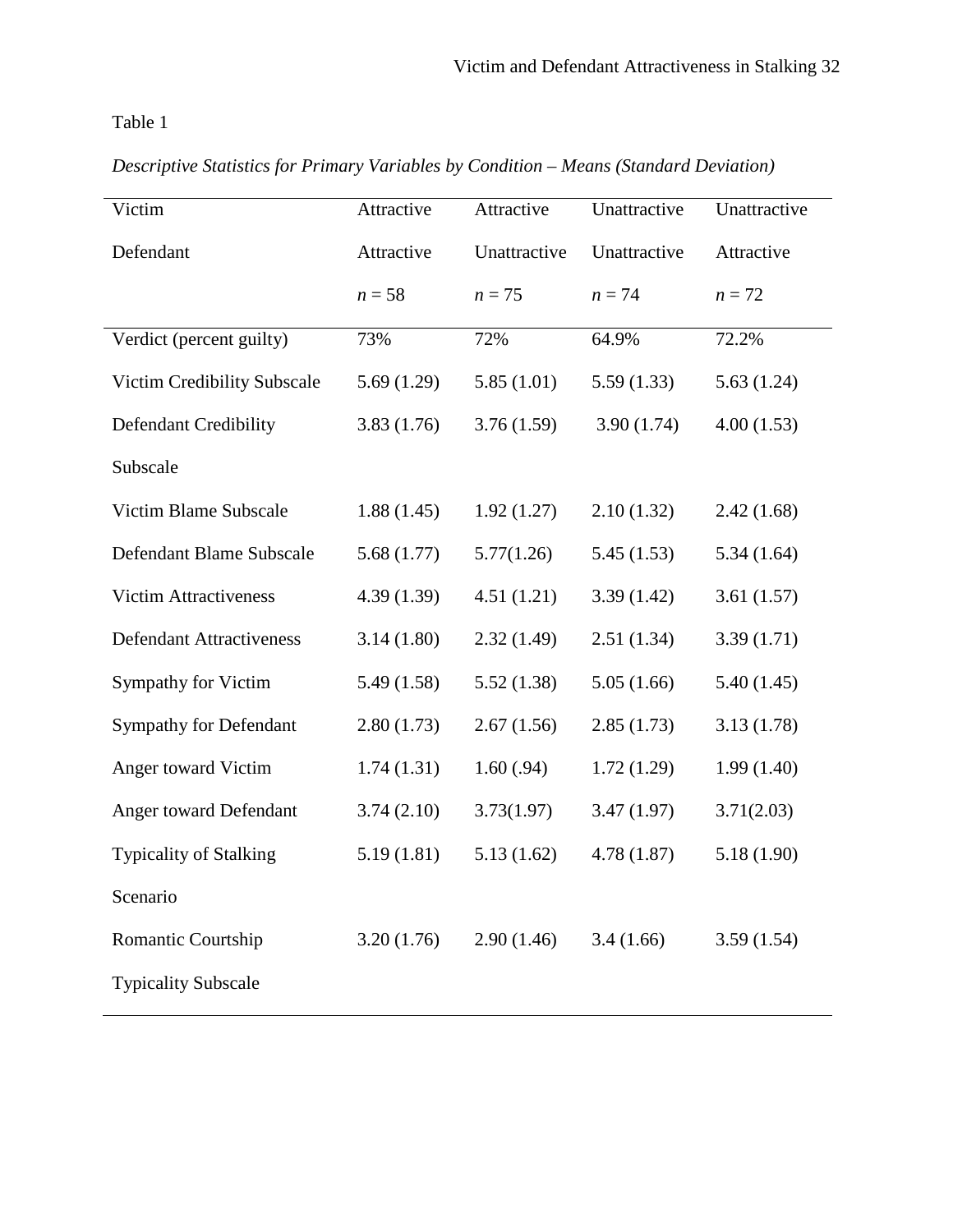Table 2 *Correlations among Trial Ratings*

| Variable                                 | $\mathbf{1}$ | $\mathfrak{2}$ | 3          | $\overline{4}$ | 5         | 6         | 7          | 8         |
|------------------------------------------|--------------|----------------|------------|----------------|-----------|-----------|------------|-----------|
| 1. Verdict<br>(percent guilty)           |              |                |            |                |           |           |            |           |
| 2.Confidence in<br>Verdict               | $.377**$     |                |            |                |           |           |            |           |
| 3. Victim<br>Credibility<br>Subscale     | $.562**$     | $.357**$       |            |                |           |           |            |           |
| 4. Defendant<br>Credibility<br>Subscale  | $-.485**$    | $-.264**$      | $-.329**$  |                |           |           |            |           |
| 5. Victim Blame<br>Subscale              | $-.470**$    | $-.277**$      | $-.599**$  | $.375***$      |           |           |            |           |
| 6. Defendant<br><b>Blame</b><br>Subscale | $.643**$     | $.336**$       | $.609**$   | $-.523**$      | $-.531**$ |           |            |           |
| 7.Victim<br>Typicality<br>Subscale       | $.572**$     | $.207**$       | $.547**$   | $-0.468**$     | $-.465**$ | $.604**$  |            |           |
| 8. Defendant<br>Typicality<br>Subscale   | $.619**$     | $.252**$       | $.566**$   | $-.577**$      | $-.428**$ | $.696**$  | $.691**$   |           |
| 9. Victim<br>Attractiveness              | .097         | $-.061$        | $.176***$  | $-.050$        | $-182**$  | $.162**$  | $.277**$   | $-133**$  |
| 10. Defendant<br>Attractiveness          | $-.002$      | $-.136*$       | $-.086$    | $.177**$       | .021      | $-.017$   | $-0.013$   | $-.041$   |
| 11. Sympathy for<br>Victim               | .589**       | $.260**$       | $.758**$   | $-.451**$      | $-.647**$ | $.652**$  | $.571**$   | $.608*$   |
| 12. Sympathy for<br>Defendant            | $-.500**$    | $-.394**$      | $-.466**$  | $.639**$       | .486**    | $-.583**$ | $-0.496**$ | $-.596*$  |
| 13. Anger toward $-.237**$<br>Victim     |              | $-.253**$      | $-0.438**$ | .189**         | $.594**$  | $-.318**$ | $-.222**$  | $-.223**$ |
| 14. Anger toward<br>Defendant            | $.385**$     | $.210**$       | $.344**$   | $-0.472**$     | $-.334**$ | $.504**$  | .400**     | $.464**$  |
| 15. Typicality of<br>Scenario            | $.631**$     | $.230**$       | $.604**$   | $-.518**$      | $-.512**$ | $.676**$  | $.721**$   | $.860**$  |
| 16. Romantic<br>Courtship<br>Typicality  | $-.347**$    | $-.157**$      | $-.332**$  | $.376**$       | $.485**$  | $-448**$  | $-.291**$  | $-.285**$ |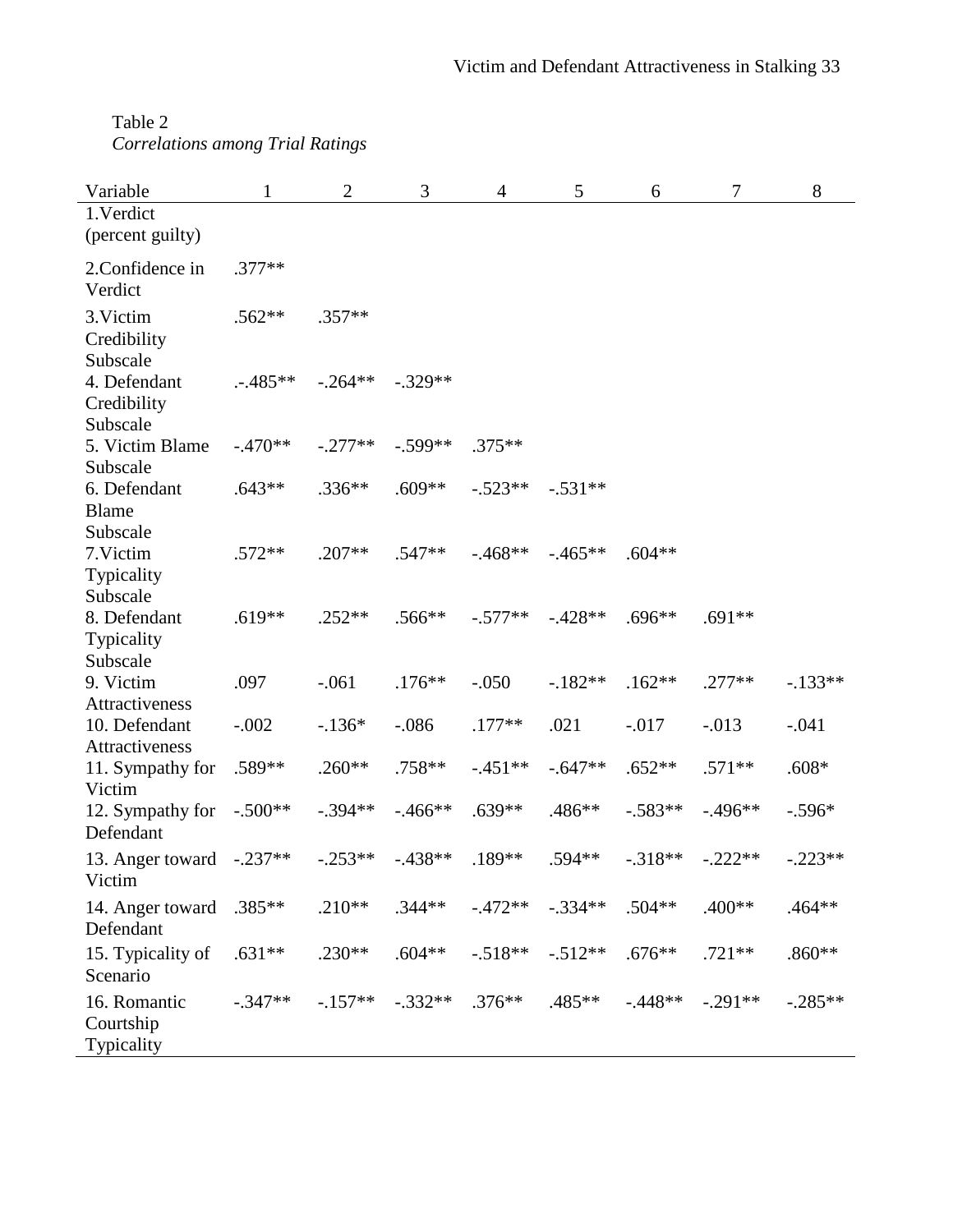| Variable                    | 9         | 10       | 11        | 12        | 13        | 14        | 15        |
|-----------------------------|-----------|----------|-----------|-----------|-----------|-----------|-----------|
| 1. Verdict (percent         |           |          |           |           |           |           |           |
| guilty)                     |           |          |           |           |           |           |           |
| 2.Confidence in             |           |          |           |           |           |           |           |
| Verdict                     |           |          |           |           |           |           |           |
| 3. Victim Credibility       |           |          |           |           |           |           |           |
| Subscale                    |           |          |           |           |           |           |           |
| 4. Defendant                |           |          |           |           |           |           |           |
| Credibility                 |           |          |           |           |           |           |           |
| Subscale                    |           |          |           |           |           |           |           |
| 5. Victim Blame             |           |          |           |           |           |           |           |
| Subscale                    |           |          |           |           |           |           |           |
| 6. Defendant Blame          |           |          |           |           |           |           |           |
| Subscale                    |           |          |           |           |           |           |           |
| 7. Victim Typicality        |           |          |           |           |           |           |           |
| Subscale                    |           |          |           |           |           |           |           |
| 8. Defendant                |           |          |           |           |           |           |           |
| Typicality<br>Subscale      |           |          |           |           |           |           |           |
| 9. Victim                   |           |          |           |           |           |           |           |
| Attractiveness              |           |          |           |           |           |           |           |
| 10. Defendant               | $.325**$  |          |           |           |           |           |           |
| Attractiveness              |           |          |           |           |           |           |           |
| 11. Sympathy for            | $.223**$  | .051     |           |           |           |           |           |
| Victim                      |           |          |           |           |           |           |           |
| 12. Sympathy for            | $-123**$  | $.171**$ | $-.501**$ |           |           |           |           |
| Defendant                   |           |          |           |           |           |           |           |
| 13. Anger toward            | $-162**$  | $-.021$  | $-.384**$ | $.342**$  |           |           |           |
| Victim                      |           |          |           |           |           |           |           |
|                             |           |          |           |           |           |           |           |
| 14. Anger toward            | $.135***$ | .025     | $.533**$  | $-.396**$ | $-.068$   |           |           |
| Defendant                   |           |          |           |           |           |           |           |
| 15. Typicality of           | $.214**$  | $-.002$  | $.647**$  | $-.579**$ | $-.299**$ | $.415***$ |           |
| Scenario                    |           |          |           |           |           |           |           |
| 16. Romantic                | $-153**$  | $-.002$  | $-.379**$ | $.421**$  | $.293**$  | $-.173**$ | $-.366**$ |
| <b>Courtship Typicality</b> |           |          |           |           |           |           |           |

*Note:* \* p < .05, \*\* p < .01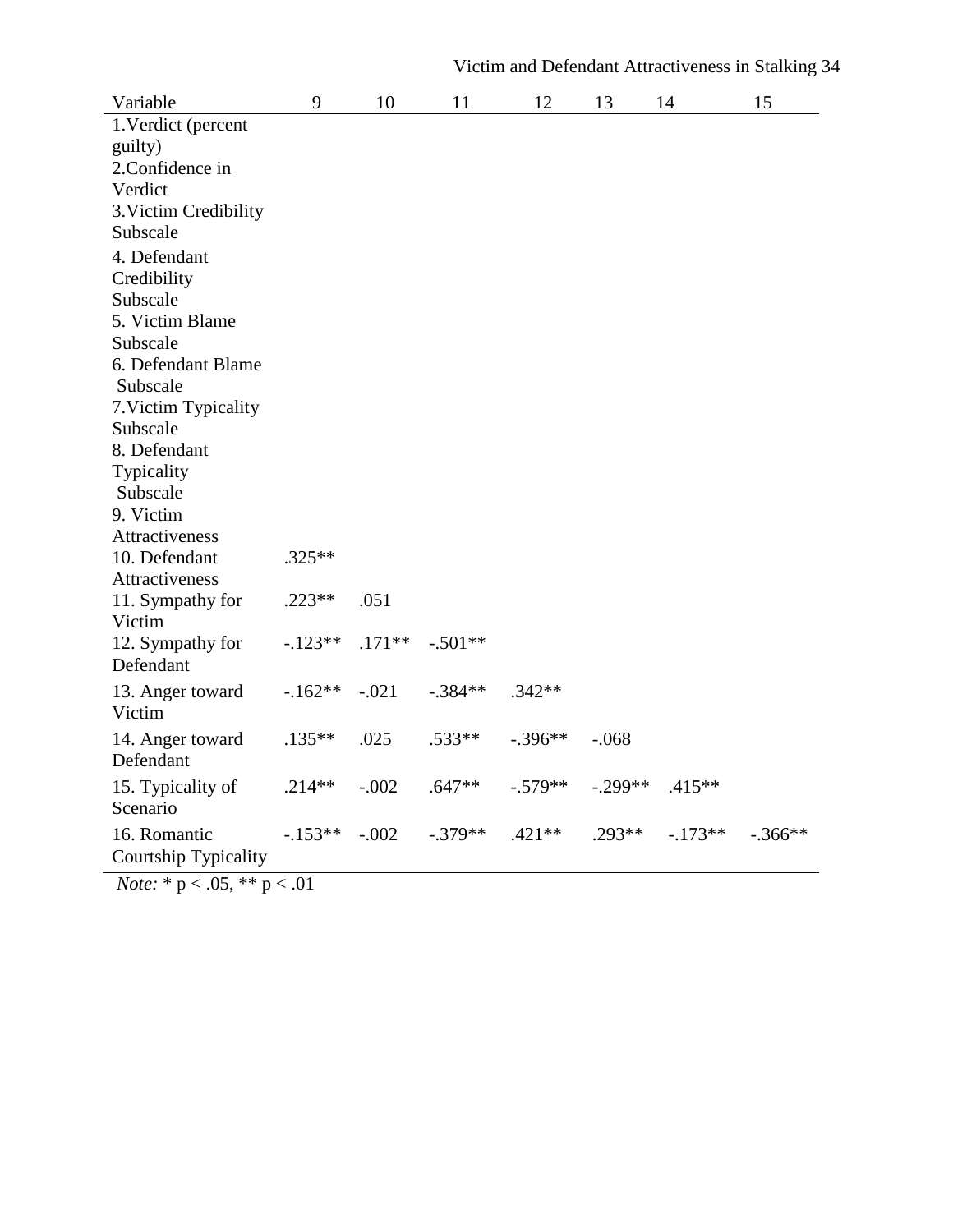

*Figure 1.* Expected verdict results for each condition.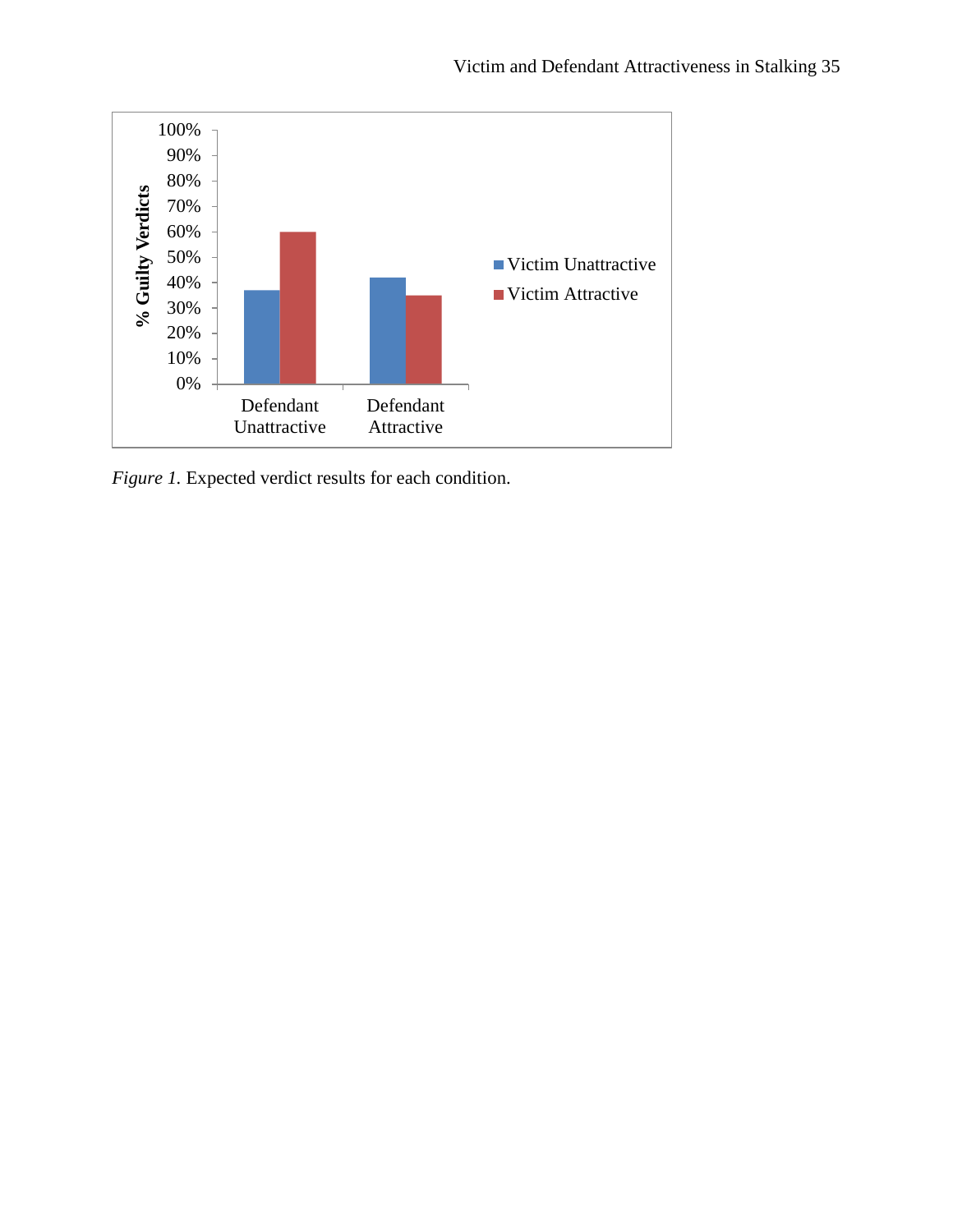|                   | What is your verdict in this case?<br>Guilty | Not Guilty                                                                                                                                                |                |   |   |                          |
|-------------------|----------------------------------------------|-----------------------------------------------------------------------------------------------------------------------------------------------------------|----------------|---|---|--------------------------|
|                   |                                              | How confident are you in your verdict?                                                                                                                    |                |   |   |                          |
| Not at all        |                                              |                                                                                                                                                           |                |   |   | Extremely                |
| 1                 | $\overline{2}$                               | 3                                                                                                                                                         | $\overline{4}$ | 5 | 6 |                          |
| Not at all Guilty |                                              | How would you rate the guilt of the defendant in this case?                                                                                               |                |   |   | <b>Completely Guilty</b> |
| 1                 | $\overline{2}$                               | 3                                                                                                                                                         | $\overline{4}$ | 5 | 6 | 7                        |
|                   |                                              | Explain in detail your reasoning for your verdict. Describe the factors from the trial that were<br>most important to you when you rendered your verdict. |                |   |   |                          |
|                   |                                              | How credible was the alleged victim?                                                                                                                      |                |   |   |                          |
| Not at all<br>1   | $\overline{2}$                               | 3                                                                                                                                                         | $\overline{4}$ | 5 | 6 | Completely               |
| Not at all        |                                              | How honest was the alleged victim?                                                                                                                        |                |   |   | Completely               |
| 1                 | $\overline{2}$                               | 3                                                                                                                                                         | $\overline{4}$ | 5 | 6 | 7                        |
| Not at all        |                                              | How believable was the alleged victim?                                                                                                                    |                |   |   | Completely               |
| 1                 | $\overline{2}$                               | 3                                                                                                                                                         | $\overline{4}$ | 5 | 6 |                          |
| None              |                                              | How much sympathy did you have for the alleged victim?                                                                                                    |                |   |   | A lot                    |
| 1                 | $\overline{2}$                               | 3                                                                                                                                                         | $\overline{4}$ | 5 | 6 | 7                        |
| None              |                                              | How much anger did you have toward the alleged victim?                                                                                                    |                |   |   | A lot                    |
| $\overline{1}$    | 2                                            | 3 <sup>7</sup>                                                                                                                                            |                | 5 | 6 | 7                        |
| Not at all        |                                              | How much did you blame the alleged victim?                                                                                                                |                |   |   | Completely               |
| 1                 | $\overline{2}$                               | 3                                                                                                                                                         | 4              | 5 | 6 |                          |
| Not at all        |                                              | How responsible was the alleged victim for the alleged stalking?                                                                                          |                |   |   | Completely               |
| 1                 | 2                                            | 3                                                                                                                                                         | 4              | 5 | 6 | 7                        |

**Appendix**

How similar was the alleged victim to other people who typically are stalked?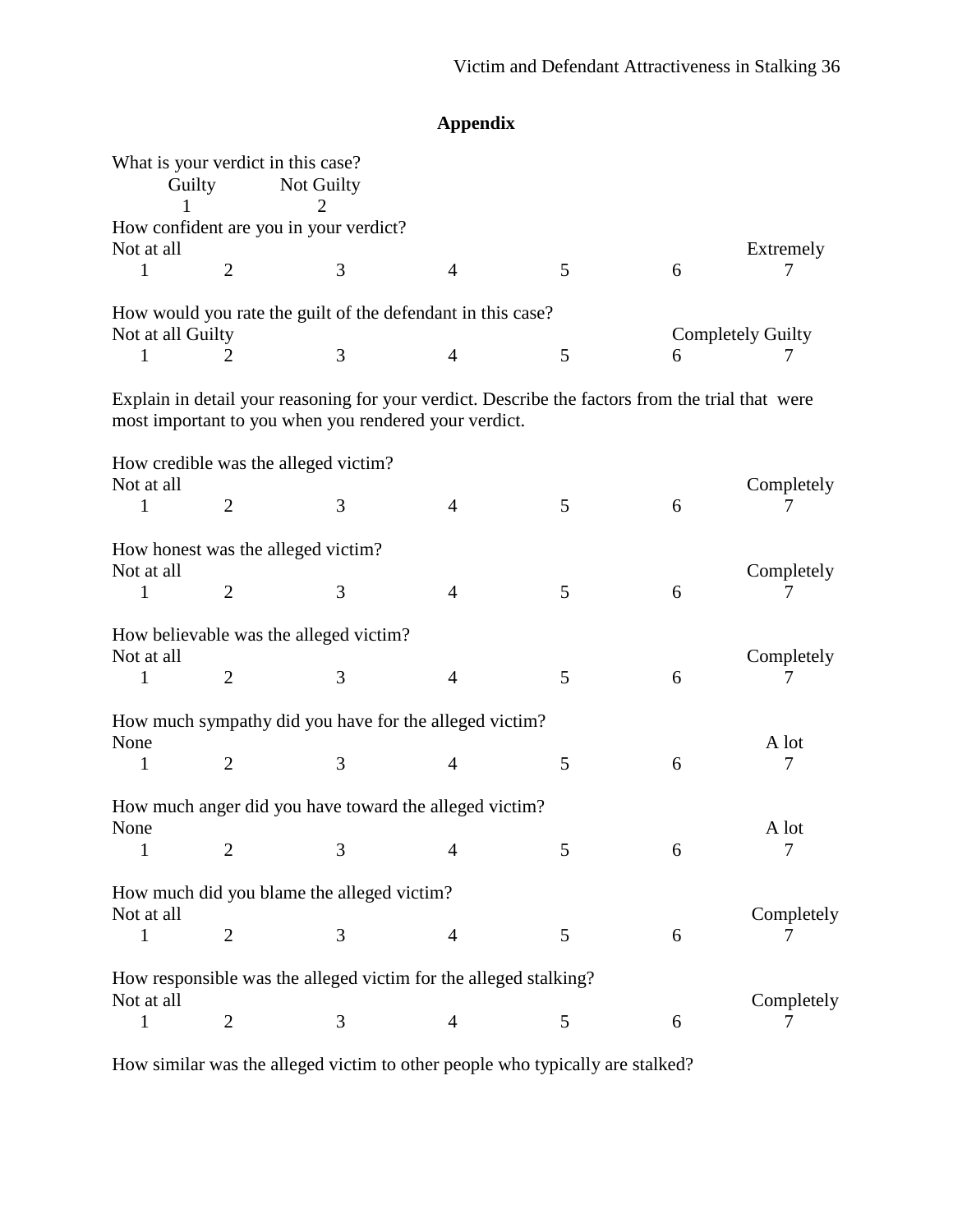| Not at all            |                                                                                                |   |                |   |                                   | Very Much           |
|-----------------------|------------------------------------------------------------------------------------------------|---|----------------|---|-----------------------------------|---------------------|
|                       | $\overline{2}$                                                                                 | 3 | $\overline{4}$ | 5 | 6                                 |                     |
|                       |                                                                                                |   |                |   |                                   |                     |
|                       | To what extent was the alleged victim like a typical person who is stalked?                    |   |                |   |                                   |                     |
| Not at all            |                                                                                                |   |                |   |                                   | Very Much           |
|                       | $\overline{2}$                                                                                 | 3 | $\overline{4}$ | 5 | 6                                 |                     |
|                       |                                                                                                |   |                |   |                                   |                     |
|                       | To what extent was the alleged victim like someone who you would expect to be stalked?         |   |                |   |                                   |                     |
| Not at all            |                                                                                                |   |                |   |                                   | Very Much           |
|                       | $\overline{2}$                                                                                 | 3 | $\overline{4}$ | 5 | 6                                 |                     |
|                       |                                                                                                |   |                |   |                                   |                     |
|                       | How attractive do you find the alleged victim?                                                 |   |                |   |                                   |                     |
| Not at all            |                                                                                                |   |                |   | <b>Extremely Attractive</b>       |                     |
|                       | 2                                                                                              | 3 | 4              | 5 | 6                                 |                     |
|                       |                                                                                                |   |                |   |                                   |                     |
|                       | How much emotional distress did the alleged victim experience due to the events in question?   |   |                |   |                                   |                     |
| No Emotional Distress |                                                                                                |   |                |   | <b>Extreme Emotional Distress</b> |                     |
|                       |                                                                                                | 3 | $\overline{4}$ | 5 | 6                                 | 7                   |
|                       |                                                                                                |   |                |   |                                   |                     |
|                       | If you were in the alleged victim's circumstances, how much emotional distress would you feel? |   |                |   |                                   |                     |
|                       | <b>No Emotional Distress</b>                                                                   |   |                |   | <b>Extreme Emotional Distress</b> |                     |
|                       | 2                                                                                              |   |                | 5 |                                   |                     |
|                       | Given the alleged victim's circumstances, how "reasonable" was her emotional distress?         |   |                |   |                                   |                     |
| Not Reasonable        |                                                                                                |   |                |   | <b>Completely Reasonable</b>      |                     |
|                       | 2                                                                                              | 3 | $\overline{4}$ | 5 |                                   |                     |
|                       |                                                                                                |   |                |   |                                   |                     |
|                       | How much did the alleged victim fear for her safety due to the events in question?             |   |                |   |                                   |                     |
| No Fear               |                                                                                                |   |                |   |                                   | <b>Extreme Fear</b> |
|                       | 2.                                                                                             |   |                |   | 6                                 |                     |
|                       | Given the alleged victim's circumstances, how "reasonable" was her fear?                       |   |                |   |                                   |                     |
| Not Reasonable        |                                                                                                |   |                |   | <b>Completely Reasonable</b>      |                     |
|                       |                                                                                                |   |                |   | 6                                 |                     |
|                       | How annoyed was the alleged victim due to the events in question?                              |   |                |   |                                   |                     |
| Not Annoyed           |                                                                                                |   |                |   | <b>Extreme Annoyed</b>            |                     |
|                       |                                                                                                |   |                | 5 | 6                                 |                     |
|                       | Given the alleged victim's circumstances, how "reasonable" was her annoyance?                  |   |                |   |                                   |                     |
| Not Reasonable        |                                                                                                |   |                |   | <b>Completely Reasonable</b>      |                     |
|                       |                                                                                                |   | 4              | 5 | 6                                 | 7                   |
|                       | If you were in the alleged victim's circumstances, how annoyed would you feel?                 |   |                |   |                                   |                     |
| Not Annoyed           |                                                                                                |   |                |   | <b>Extremely Annoyed</b>          |                     |
| 1                     | $\overline{2}$                                                                                 | 3 | $\overline{4}$ | 5 | 6                                 | 7                   |
|                       |                                                                                                |   |                |   |                                   |                     |
|                       | How flattered was the alleged victim due to the events in question?                            |   |                |   |                                   |                     |
| Not Flattered         |                                                                                                |   |                |   | <b>Extremely Flattered</b>        |                     |
| $\mathbf 1$           | 2                                                                                              | 3 | 4              | 5 | 6                                 | 7                   |
|                       |                                                                                                |   |                |   |                                   |                     |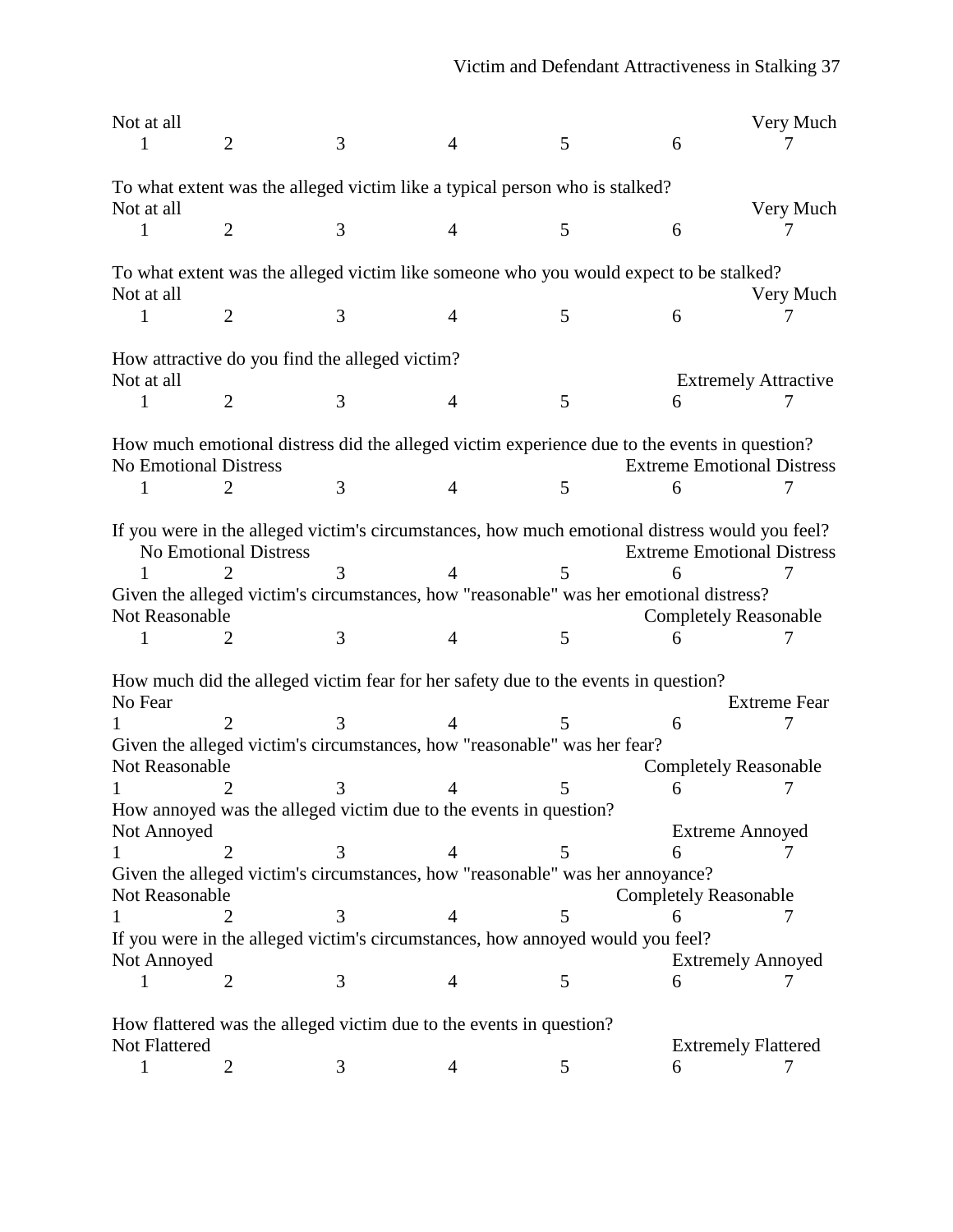|                                               |                | Given the alleged victim's circumstances, how "reasonable" was it that she would feel flattered? |                |   |   |                              |
|-----------------------------------------------|----------------|--------------------------------------------------------------------------------------------------|----------------|---|---|------------------------------|
| Not Reasonable                                |                |                                                                                                  |                |   |   | <b>Completely Reasonable</b> |
| 1                                             | 2              | 3                                                                                                | $\overline{4}$ | 5 | 6 |                              |
| Not at all                                    |                | How credible was the alleged victim's dorm roommate?                                             |                |   |   | Completely                   |
| 1                                             | $\overline{2}$ | 3                                                                                                | $\overline{4}$ | 5 | 6 |                              |
|                                               |                |                                                                                                  |                |   |   |                              |
| How credible was the defendant?<br>Not at all |                |                                                                                                  |                |   |   | Completely                   |
| $\mathbf{1}$                                  | $\mathbf{2}$   | 3                                                                                                | 4              | 5 | 6 |                              |
| How honest was the defendant?<br>Not at all   |                |                                                                                                  |                |   |   | Completely                   |
| 1                                             | $\overline{2}$ | 3                                                                                                | $\overline{4}$ | 5 | 6 |                              |
| Not at all                                    |                | How believable was the defendant?                                                                |                |   |   | Completely                   |
| $\mathbf{1}$                                  | $\overline{2}$ | 3                                                                                                | $\overline{4}$ | 5 | 6 |                              |
| None                                          |                | How much sympathy did you have for the defendant?                                                |                |   |   | A lot                        |
| 1                                             | $\mathbf{2}$   | 3                                                                                                | $\overline{4}$ | 5 | 6 | $\tau$                       |
| None                                          |                | How much anger did you have toward the defendant?                                                |                |   |   | A lot                        |
| 1                                             | $\overline{2}$ | 3                                                                                                | 4              | 5 | 6 | $\overline{7}$               |
| Not at all<br>1                               | $\overline{2}$ | How much did you blame the defendant?<br>3                                                       | $\overline{4}$ | 5 | 6 | Completely                   |
|                                               |                |                                                                                                  |                |   |   |                              |
| Not at all                                    |                | How responsible was the defendant for the alleged stalking?                                      |                |   |   | Completely                   |
|                                               | $\overline{2}$ | 3                                                                                                |                | 5 | 6 |                              |
| Not at all                                    |                | How similar was this defendant to other people who typically stalk others?                       |                |   |   | Very much                    |
| 1                                             | $\overline{2}$ | 3                                                                                                | 4              | 5 | 6 |                              |
| Not at all                                    |                | To what extent was the defendant like a typical stalker?                                         |                |   |   | Very much                    |
|                                               | 2              | 3                                                                                                |                | 5 | 6 |                              |
| Not at all                                    |                | To what extent was the defendant like someone who you would expect to be a stalker?              |                |   |   | Very much                    |
| 1                                             | 2              | 3                                                                                                | 4              | 5 | 6 | 7                            |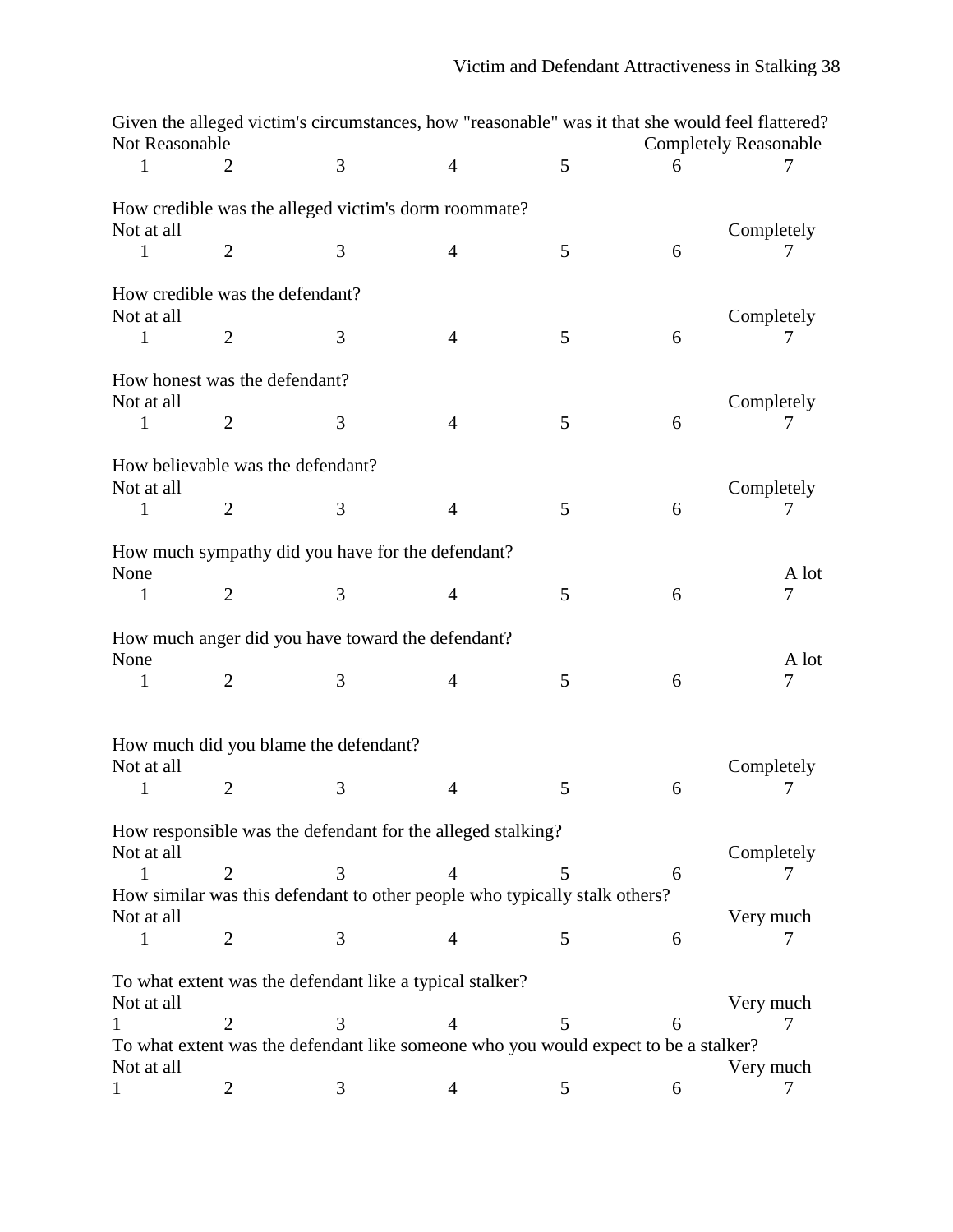|                      | How attractive do you find the defendant?                                                                                                         |   |                |                                   |                                  |                |
|----------------------|---------------------------------------------------------------------------------------------------------------------------------------------------|---|----------------|-----------------------------------|----------------------------------|----------------|
| Not at all<br>1      | $\overline{2}$                                                                                                                                    | 3 | $\overline{4}$ | 5                                 | <b>Extremely Attractive</b><br>6 |                |
|                      | Did the defendant intend to cause the alleged victim emotional distress?                                                                          |   |                |                                   |                                  |                |
| Not Intent           |                                                                                                                                                   |   |                |                                   | Absolute Intent                  |                |
| 1                    | $\overline{2}$                                                                                                                                    | 3 | $\overline{4}$ | 5                                 | 6                                | 7              |
| distress?            | Should the defendant have known that his behaviors would cause "reasonable" emotional                                                             |   |                |                                   |                                  |                |
| No way to have known |                                                                                                                                                   |   |                | Absolutely Should have known      |                                  |                |
| 1                    | $\overline{2}$                                                                                                                                    | 3 | $\overline{4}$ | 5                                 | 6                                | 7              |
| No way to have known | If you were in the defendant's circumstances, would you have known that the behaviors in<br>question would cause "reasonable" emotional distress? |   |                | Absolutely Should have known      |                                  |                |
| L                    | 2                                                                                                                                                 | 3 | $\overline{4}$ | 5                                 | 6                                | 7              |
|                      |                                                                                                                                                   |   |                |                                   |                                  |                |
| No Intent            | Did the defendant intend to cause the alleged victim to fear for her safety?                                                                      |   |                |                                   |                                  | AbsoluteIntent |
| 1                    | $\overline{2}$                                                                                                                                    | 3 | $\overline{4}$ | 5                                 | 6                                |                |
| No way to have known | Should the defendant have known that his behaviors would cause "reasonable" fear?<br>2                                                            | 3 | $\overline{4}$ | Absolutely Should have known<br>5 | 6                                | 7              |
| No danger            | How much danger did the defendant pose to the alleged victim?                                                                                     |   |                |                                   | <b>Extreme Danger</b>            |                |
| 1                    | $\overline{2}$                                                                                                                                    | 3 | $\overline{4}$ | 5                                 | 6                                | 7              |
| relationship?        | How similar was the defendant's behavior to the typical behavior involved in pursuing a                                                           |   |                |                                   |                                  |                |
| Not similar at all   |                                                                                                                                                   |   |                |                                   |                                  | Very Similar   |
| $\mathbf{1}$         | $\overline{2}$                                                                                                                                    | 3 | 4              | 5                                 | 6                                | 7              |
|                      | How similar was this scenario to a typical stalking scenario?                                                                                     |   |                |                                   |                                  |                |
| Not at all<br>1      | $\overline{2}$                                                                                                                                    | 3 | 4              | 5                                 | 6                                | Very much      |
|                      | How similar was this scenario to a typical romantic courtship scenario?                                                                           |   |                |                                   |                                  |                |
| Not at all           |                                                                                                                                                   |   |                |                                   |                                  | Very much      |
| 1                    | $\overline{2}$                                                                                                                                    | 3 | $\overline{4}$ | 5                                 | 6                                | 7              |
|                      | What was the alleged victim's gender?                                                                                                             |   |                |                                   |                                  |                |
| Male                 | Female                                                                                                                                            |   |                |                                   |                                  |                |
|                      | $\overline{2}$                                                                                                                                    |   |                |                                   |                                  |                |
|                      | What crime was the defendant charged with?                                                                                                        |   |                |                                   |                                  |                |